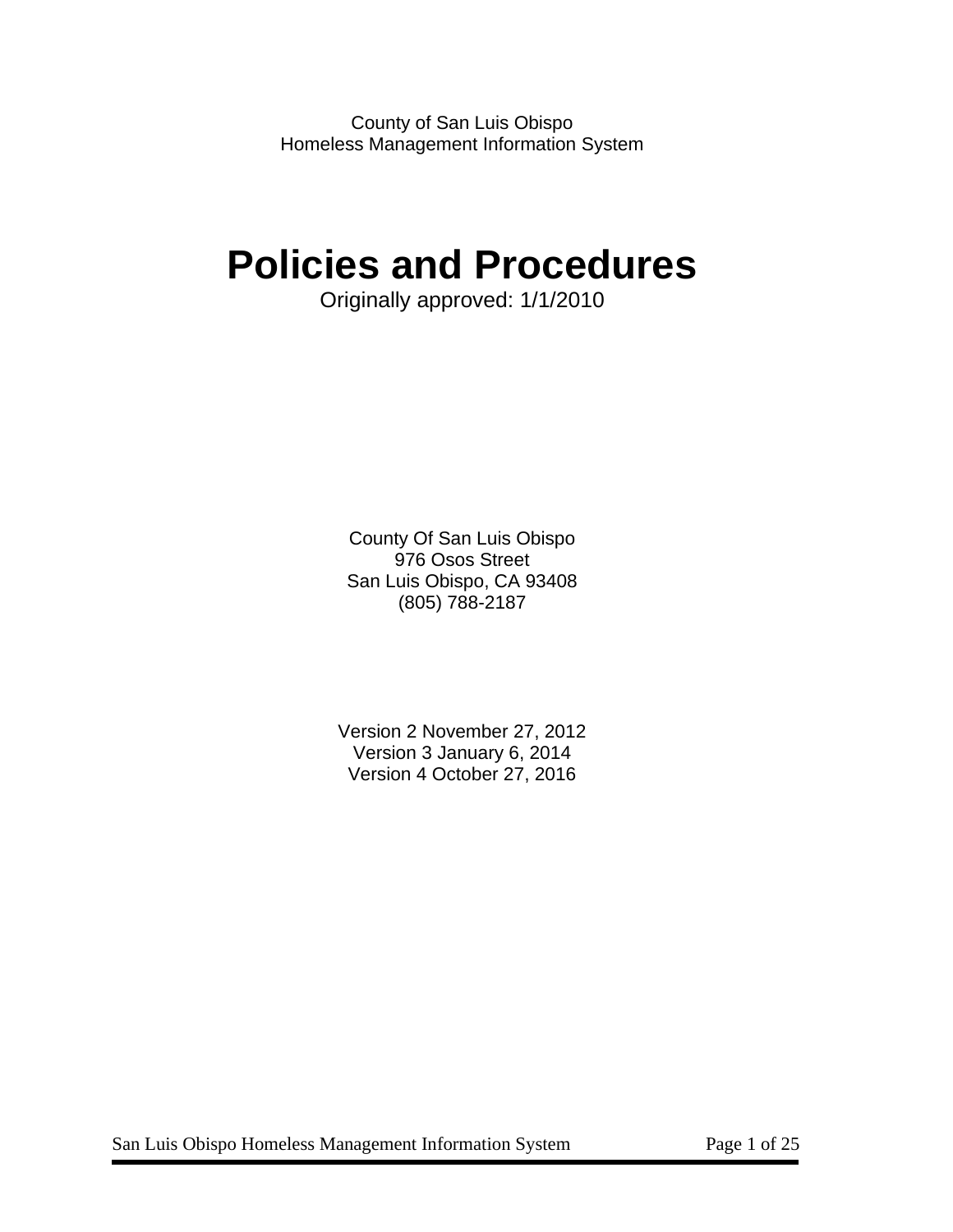| 4. |                      |  |
|----|----------------------|--|
|    |                      |  |
|    |                      |  |
|    |                      |  |
|    |                      |  |
|    |                      |  |
|    |                      |  |
|    |                      |  |
| 5. |                      |  |
|    |                      |  |
|    | <b>SITE SECURITY</b> |  |
|    |                      |  |
|    |                      |  |
|    |                      |  |
|    |                      |  |
|    |                      |  |
|    |                      |  |
|    |                      |  |
|    |                      |  |
|    |                      |  |
|    |                      |  |
|    |                      |  |
|    |                      |  |
|    |                      |  |
|    |                      |  |
|    |                      |  |
|    |                      |  |
|    |                      |  |
|    |                      |  |
|    |                      |  |
|    |                      |  |
|    |                      |  |
|    |                      |  |
|    |                      |  |
|    |                      |  |

## **TABLE OF CONTENTS**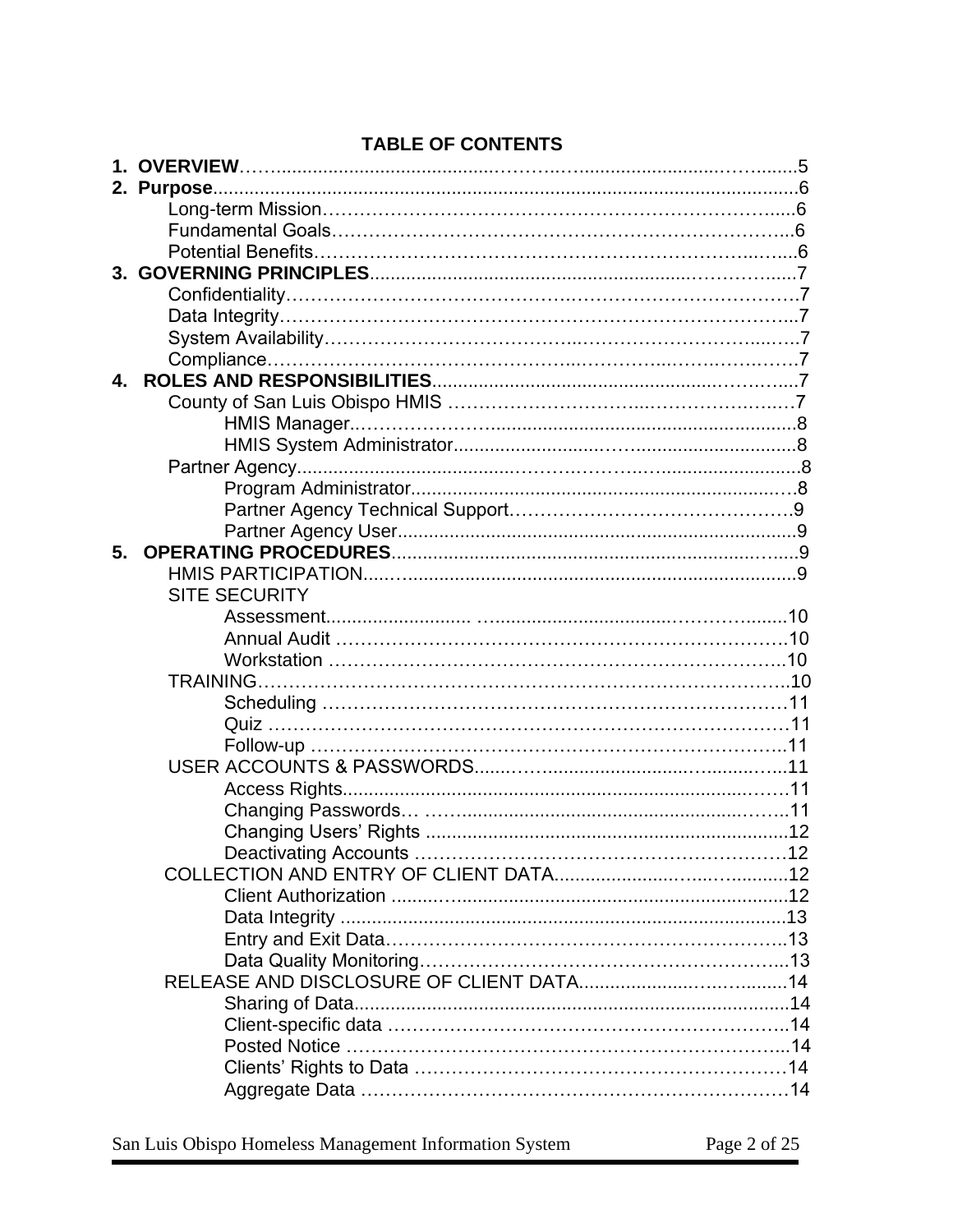| CHANGES TO THE POLICIES AND PROCEDURES DOCUMENT 16 |  |
|----------------------------------------------------|--|
|                                                    |  |
|                                                    |  |
|                                                    |  |
|                                                    |  |
|                                                    |  |
|                                                    |  |
|                                                    |  |
|                                                    |  |
|                                                    |  |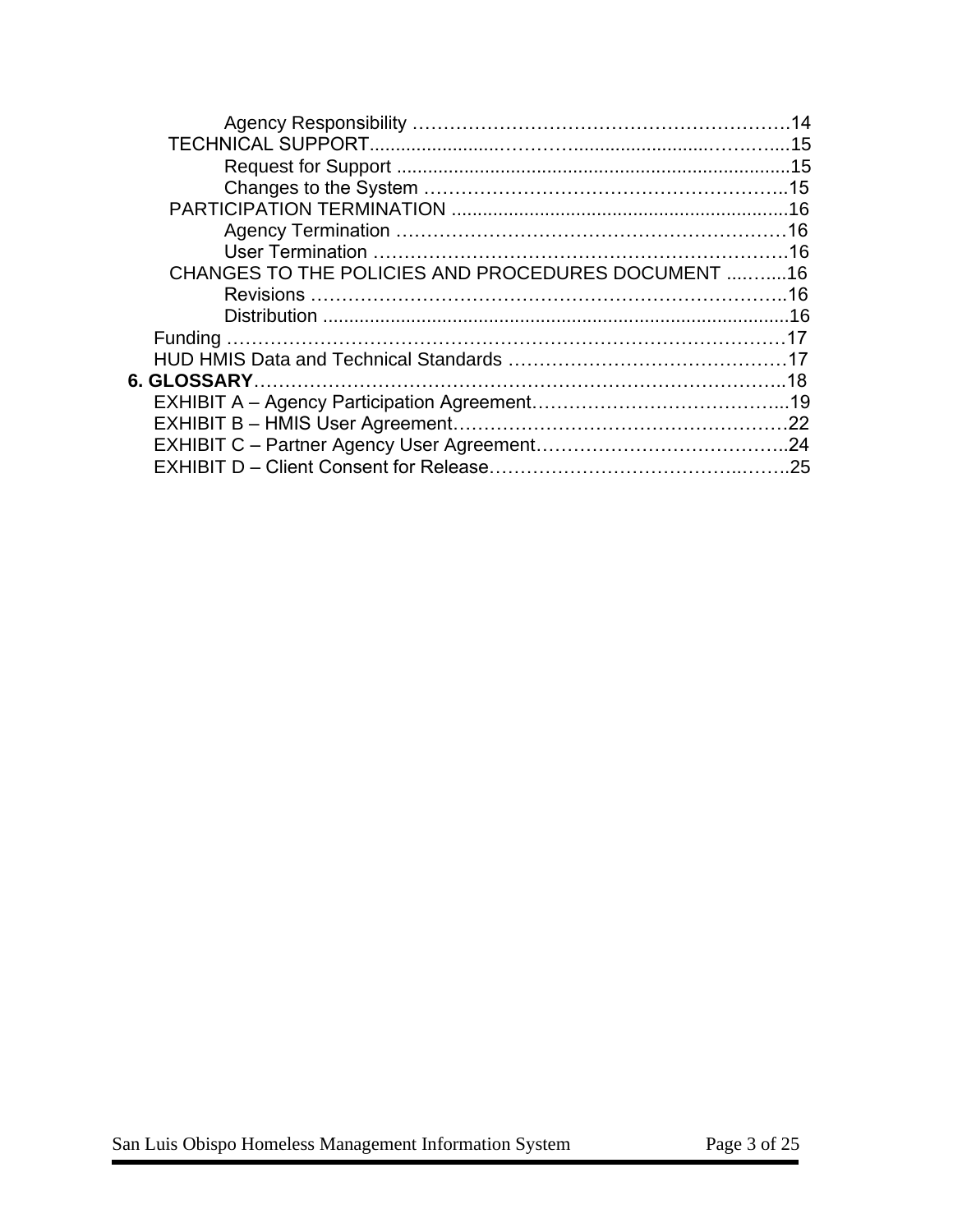## **Contact Information**

## **County of San Luis Obispo**

HMIS Lead Agency County of San Luis Obispo Department of Planning and Building 976 Osos Street, Room 300 San Luis Obispo, CA 93408

Ivana Yeung Planner II, Program Manager County of San Luis Obispo 807-781-4099 [iyeung@co.slo.ca.us](mailto:iyeung@co.slo.ca.us)

## **HMIS Vendor**

Bell Data Systems, Inc. PO Box 2785 Matthews, NC 28106

## **Governing Regulations and Standards**

The HMIS program is designed to comply with the requirements of the CoC Program Interim Rule at 24 CFR 578 (for CoC programs) and the HMIS Data Standards published on March 2010, which allow for the collection and standardization for collection of client and project-level data.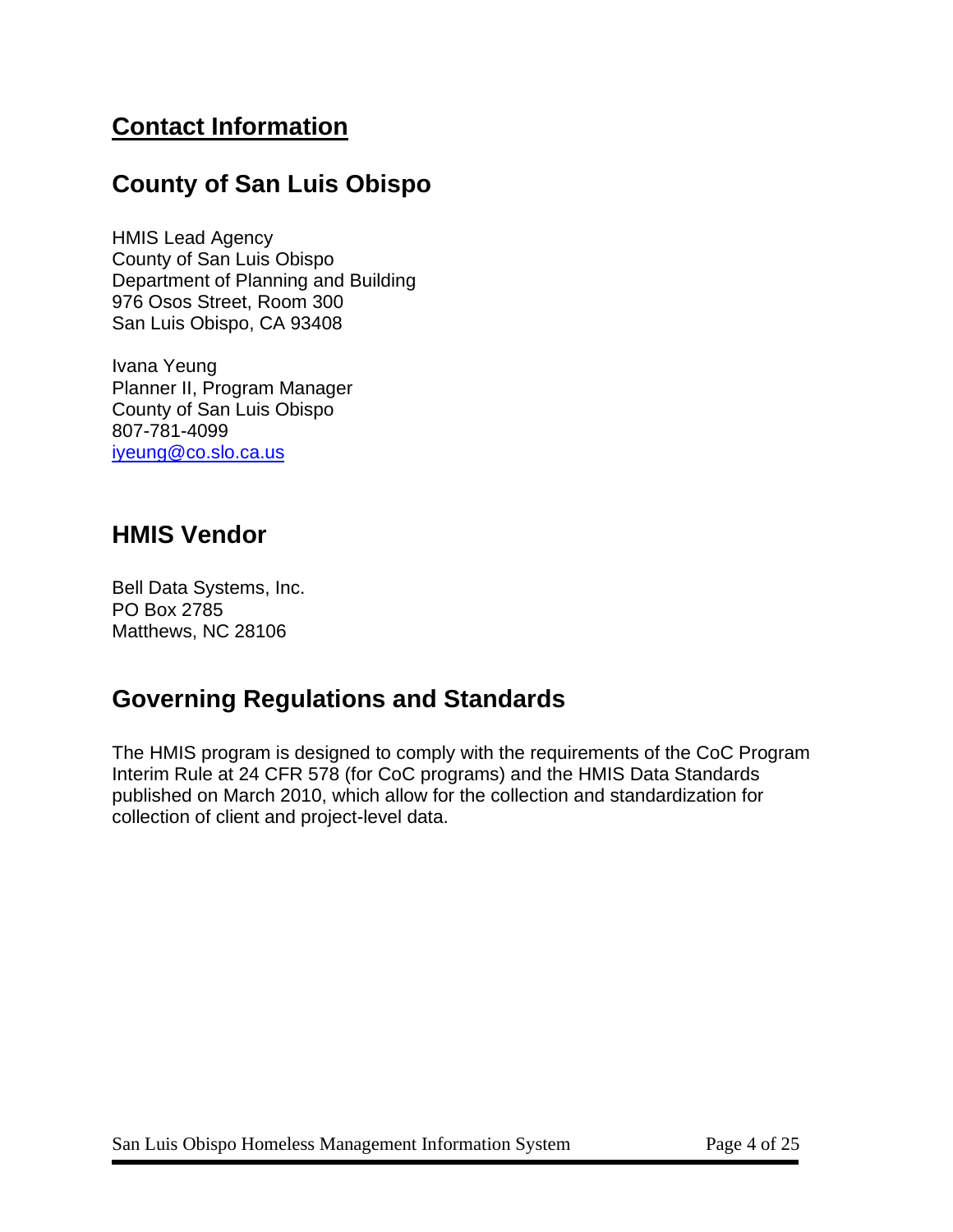## **1. OVERVIEW**

This document provides the framework for the ongoing operations of the San Luis Obispo County Homeless Management Information System here after referred to as "HMIS" and "SLO County-HMIS." The United States Department of Housing and Urban Development (HUD) requires all grantees and subrecipients receiving Emergency Solutions Grant (ESG) and Continuum of Care (CoC) funds participate in HMIS, with the exception of domestic violence women's shelters (DV providers). These DV providers must enter client data into a comparable HMIS database.

While CoCs cannot require non-funded providers to participate in the HMIS, SLO County CoC works closely with non-funded agencies to articulate the benefits of the HMIS and to strongly encourage their participation in order to achieve a comprehensive and accurate understanding of homelessness countywide.

The HMIS and its operating policies and procedures are structured to comply with the most recently released HUD Data and Technical Standards for HMIS. Recognizing that the Health Insurance Portability and Accountability Act (HIPAA) and other Federal, State and local laws may further regulate agencies, the San Luis Obispo County HMIS may negotiate its procedures and/or execute appropriate business agreements with Partner Agencies so they are in compliance with applicable laws.

#### **Roles and Responsibilities**

The CoC governing body, the Homeless Services Oversight Council (HSOC), will periodically review HMIS data. Its roles and responsibilities are further outlined in the HSOC by-laws. The County (the HMIS Lead Agency) is responsible for administering the HMIS program, training/monitoring users, and ensuring compliance with regulatory requirements (see "2. Purpose").

### **Purpose**

The purpose provides the mission, goals, and benefits of the HMIS.

#### **Governing Principles**

Governing Principles establish the values that are the basis for all policy statements and subsequent decisions.

#### **Operating Procedures**

Operating Procedures will provide specific policies and steps necessary to inform, instruct, and educate users of the HMIS system.

### **Obligations and Agreements**

It is the obligation of each agency to read, understand, and adhere to the policies, procedures, and conditions set forth in this document, all participants

San Luis Obispo Homeless Management Information System Page 5 of 25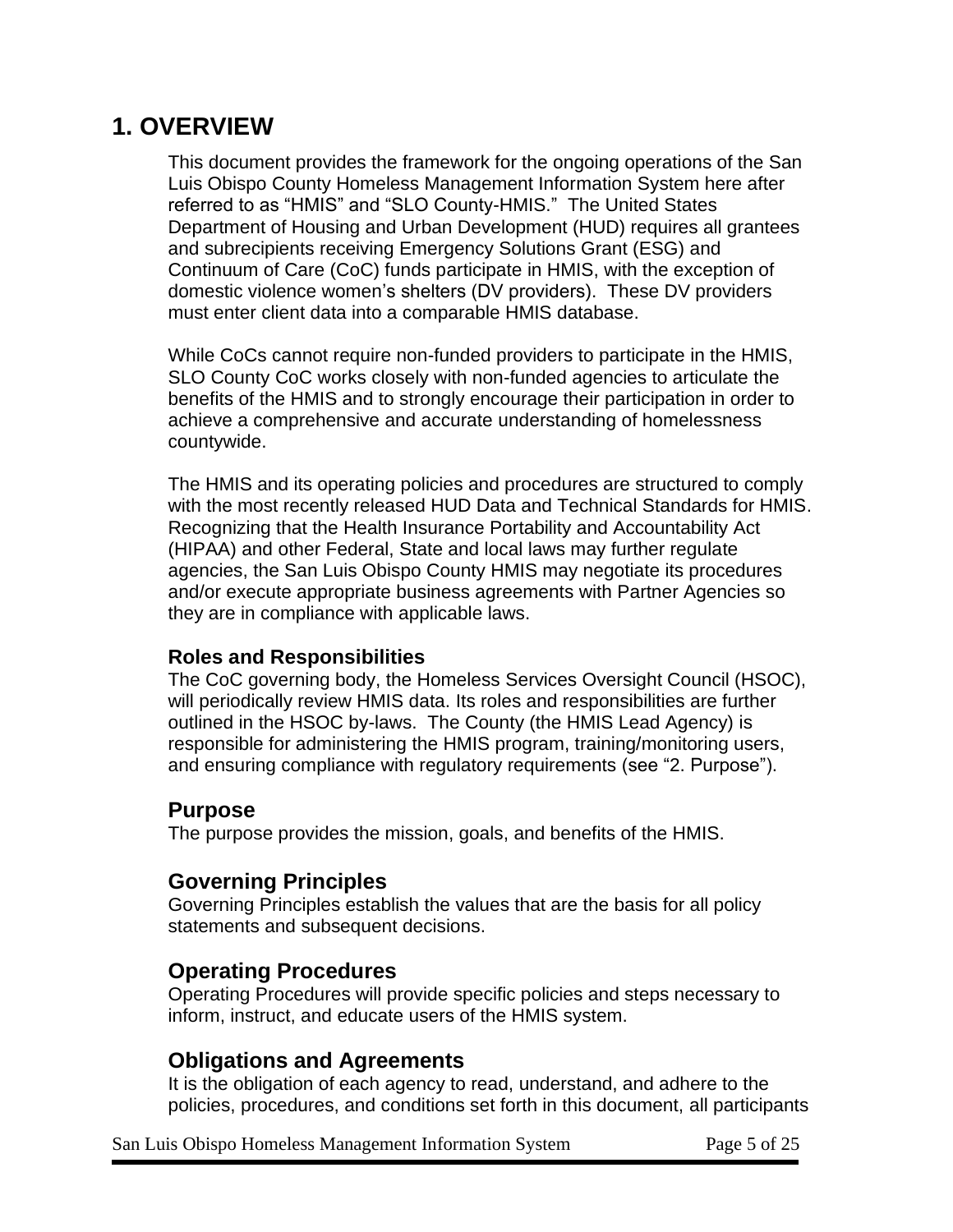in the HMIS agree to follow the policies and procedures set forth by HUD in the current HMIS data and Technical Standards.

## **2. Purpose**

## **Long-term Mission**

The long-term Mission of HMIS is to enhance service delivery and data collection capabilities by sharing information. Accurate information will put the County of San Luis Obispo in a better position to request funding from various sources and help plan better for future needs.

HMIS is designed to be an integrated network of homeless and other service providers that use a central database to collect, track and report uniform information on client needs and services. This system will not only meet Federal requirements but also enhance service planning and delivery.

## **Fundamental goal**

The fundamental goal is to document the demographics of homelessness in San Luis Obispo County according to the HUD HMIS directive. Data that is gathered via intake interviews and program participation will be used to complete HUD Annual and Quarterly Progress Reports. HUD required data may also be analyzed to provide unduplicated counts and anonymous aggregate data to policy makers, service providers, advocates, and consumer representatives.

### **Potential benefits**

Potential benefits for homeless men, women, children and case managers include: improved service coordination by sharing information among agencies who are serving the same clients.

Potential benefits for agencies and program managers come as aggregated information is used to develop a more complete understanding of clients' needs and outcomes, and then used to advocate for additional resources, complete grant applications, conduct evaluations of program services, and report to funding agencies such as HUD.

Potential benefits for county-wide data collection and policy makers lie in the County's participation in HMIS providing the capacity to generate HUD Annual and Quarterly Reports for agencies and allowing access to aggregate information both at the local and county level that will assist in the completion of other service reports used to inform policy makers aimed at addressing and ending homelessness at local, state and federal levels.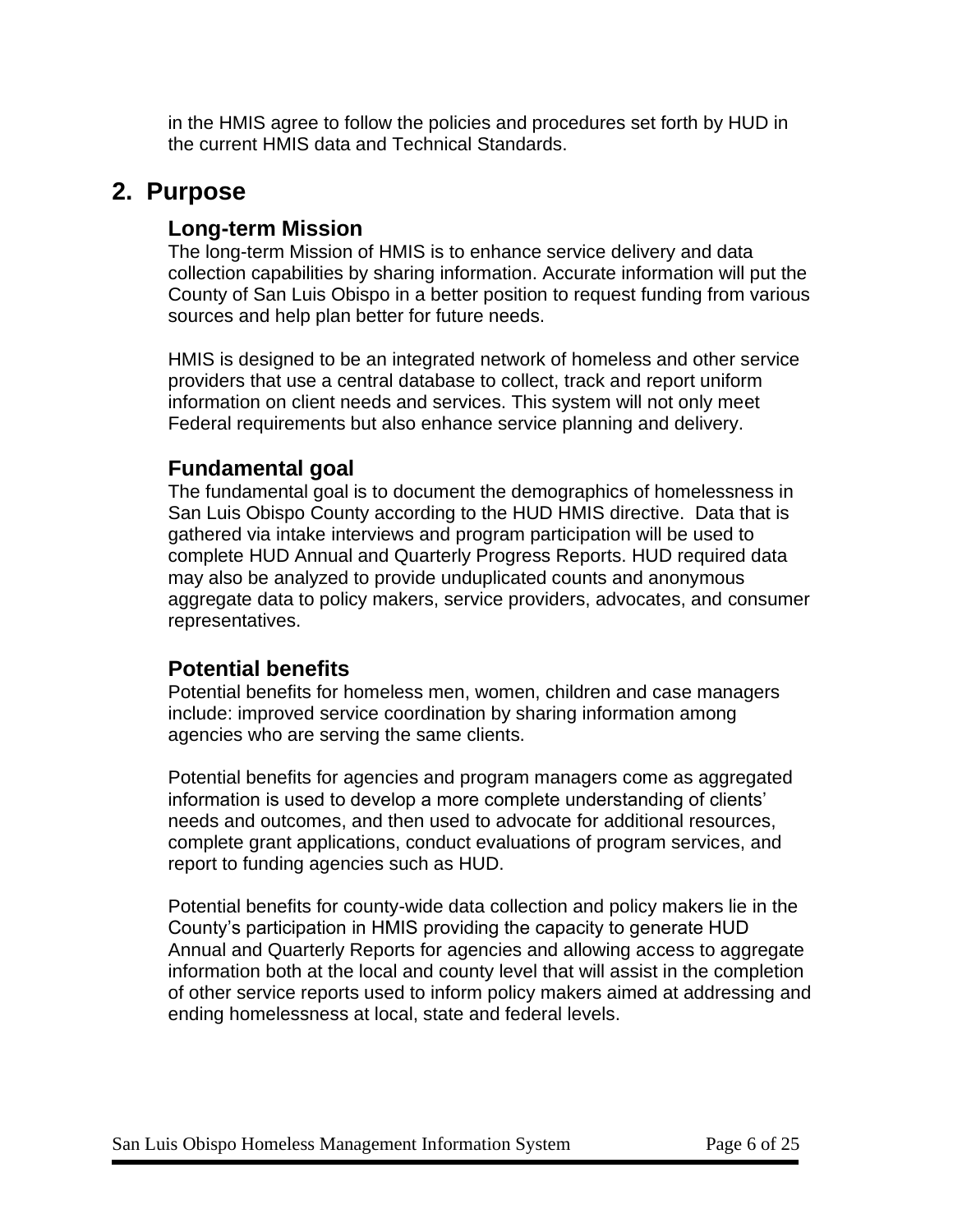## **3. GOVERNING PRINCIPLES**

Described below are the overall governing principles upon which all decisions pertaining to HMIS are based.

Participants are expected to read, understand, and adhere to the spirit of these principles, even when the Policies and Procedures do not provide specific direction.

## **Confidentiality**

The protection of clients' rights and privileges is crucial to the successful operation of HMIS. These policies and procedures will ensure clients' privacy without impacting the delivery of services.

Policies regarding client data are founded on the premise that a client owns his/her personal information. Policies are in place to protect client, agency, and the County of San Luis Obispo's interests. Collection, access and disclosure of client data through HMIS will only be permitted by the procedures set forth in this document.

## **Data Integrity**

Client data is a valuable and sensitive asset of HMIS. These policies will ensure integrity and protection of this asset from accidental or intentional unauthorized modification, destruction or disclosure.

## **System Availability**

The availability of a centralized data repository is necessary to achieve an aggregation of unduplicated homeless statistics. The County of San Luis Obispo will strive for the broadest deployment and availability of the HMIS System.

## **Compliance**

Violation of the policies and procedures set forth in this document will have serious consequences. Any deliberate or unintentional action resulting in a breach of confidentiality or loss of data integrity may result in the withdrawal of system access for the offending entity.

## **4. ROLES and RESPONSIBILITIES**

## **The County of San Luis Obispo**

- HMIS direction and guidance
- Approval of HMIS policy forms and documentation
- Agency participation and feedback
- HMIS Funding
- Release of aggregate data
- Authorizing agent for Partner Agency User Agreements

#### San Luis Obispo Homeless Management Information System Page 7 of 25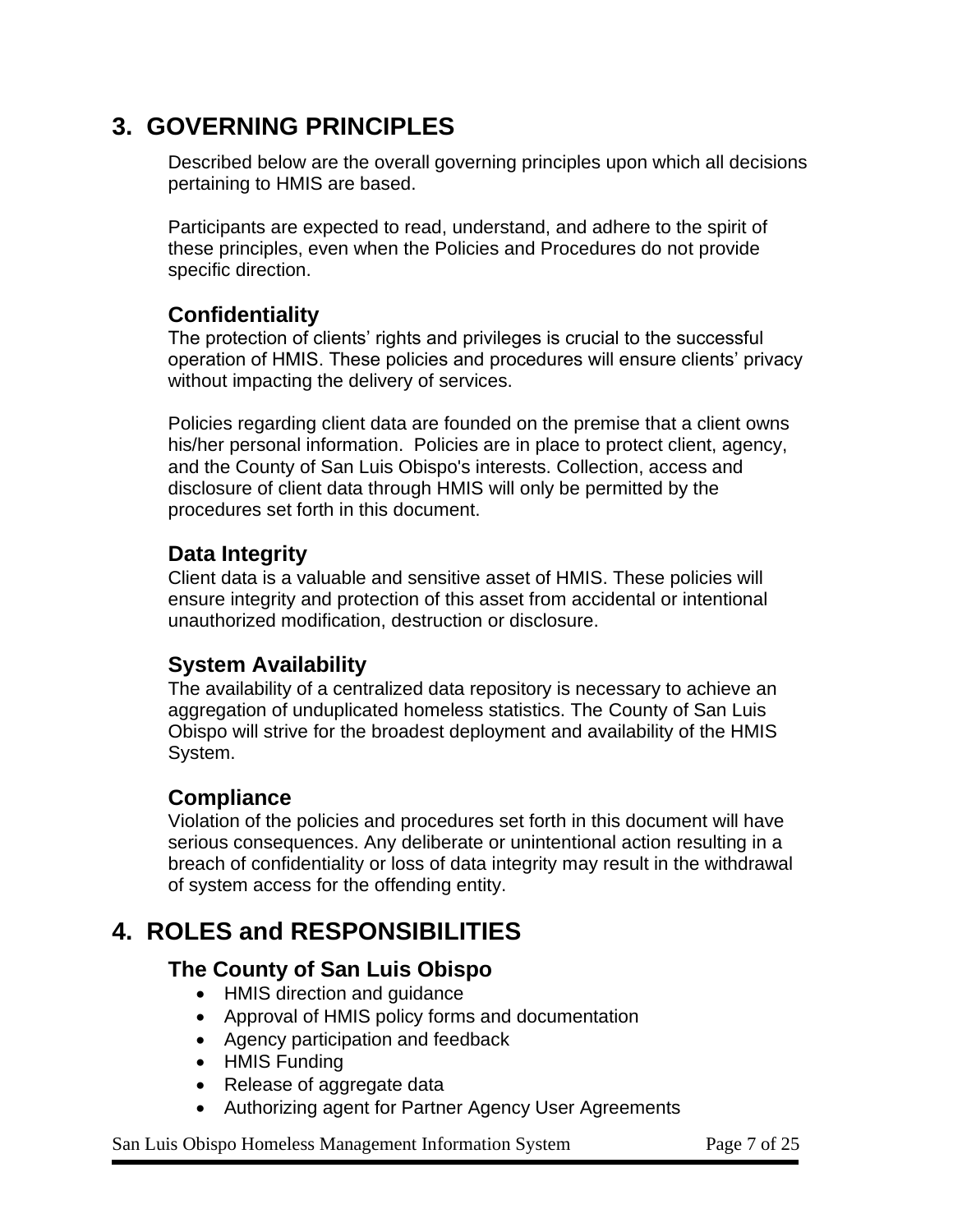- Resolution of breaches in security cases
- Compliance with HMIS Policies & Procedures

#### **HMIS Manager**

- Liaison to HUD for HMIS
- Represent the Project in negotiations with vendor concerning contracts and money.
- Evaluate potential Partner Agencies for appropriateness
- Compliance with HMIS Policies & Procedures

#### **HMIS System Administrator**

- Creation of Project forms and documents
- Monitoring end user licenses
- Point of contact with software vender
- User administration
- Add & Remove user rights
- Manage concurrent licenses
- Training curriculum development
- Ensure documentation of training
- Provide confidentiality training
- Provide initial software training for Agency Administrators and end
- users
- Outreach to provide end user support
- Provide Helpdesk support
- Site visits to check security of Agencies
- Monitor data quality
- Adherence to HUD Data Standards
- Application Customization
- Data monitoring and data validity
- Aggregate data reporting and extraction per agency needs.
- Assist Partner Agencies with agency-specific data collection and reporting Needs
- Will hold Partner Agency User Agreements
- Compliance with HMIS Policies & Procedures .
- Maintain a file of all signed Partner Agency Agreements & Termination documents

### **Partner Agency**

#### **Program Administrator**

- Serve as Authorizing Agent for partner agency
- Designator of Partner Agency HMIS system users
- Designator of Partner Agency Technical support
- Monitor Agency compliance with Policies & Procedures
- Hold executed Client Informed Consent forms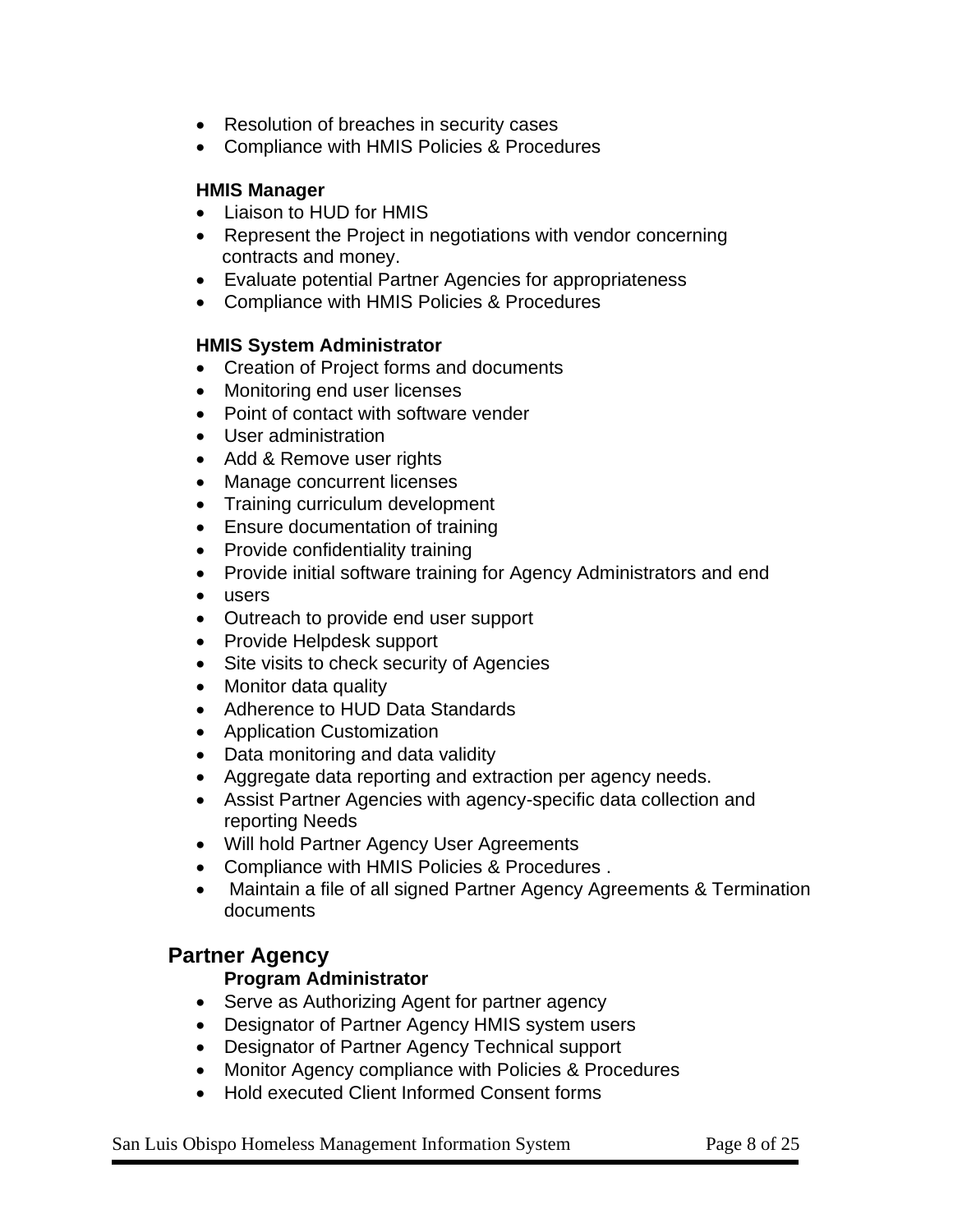- Serve as Authorizing Agent for user ID requests
- Manage User licenses
- Compliance with HMIS Policies & Procedures
- Detect and respond to violations of the Policies and Procedures
- Compliance with HMIS Policies & Procedures

#### **Partner Agency Technical Support**

- Monitor security of staff workstations
- Maintain their agency's internet connectivity
- Load virus protection and spyware detecting software on all computers that access HMIS and make sure it is run at least once a week
- Compliance with HMIS Policies & Procedures

#### **Partner Agency User**

- Attend and participate in HMIS training provided by the County of San Luis Obispo
- Safeguard client privacy through compliance with confidentiality policies
- Collect data as specified in end user training and as directed in compliance with the policies and procedures.
- Enter data within 14 days of collection
- Run data integrity reports, run down discrepancies and make corrections
- Compliance with HMIS Policies & Procedures

## **5. OPERATING PROCEDURES**

### **HMIS Participation**

The HMIS Manager shall determine if an agency's participation in the HMIS is appropriate and if there are adequate user licenses available, An invitation will be issued and if the agency is agreeable a meeting will be set up with the system administrator to create the necessary customizations in the system, setup a training schedule and perform a security assessment.

Agencies participating in the SLO County- HMIS shall commit to abide by the governing principles of HMIS and adhere to the terms and conditions set forth in this document.

### **Minimum Participation Standards**

HMIS partner agencies and users must collect all of the universal data elements, as defined by HUD, for all clients receiving services in programs

San Luis Obispo Homeless Management Information System Page 9 of 25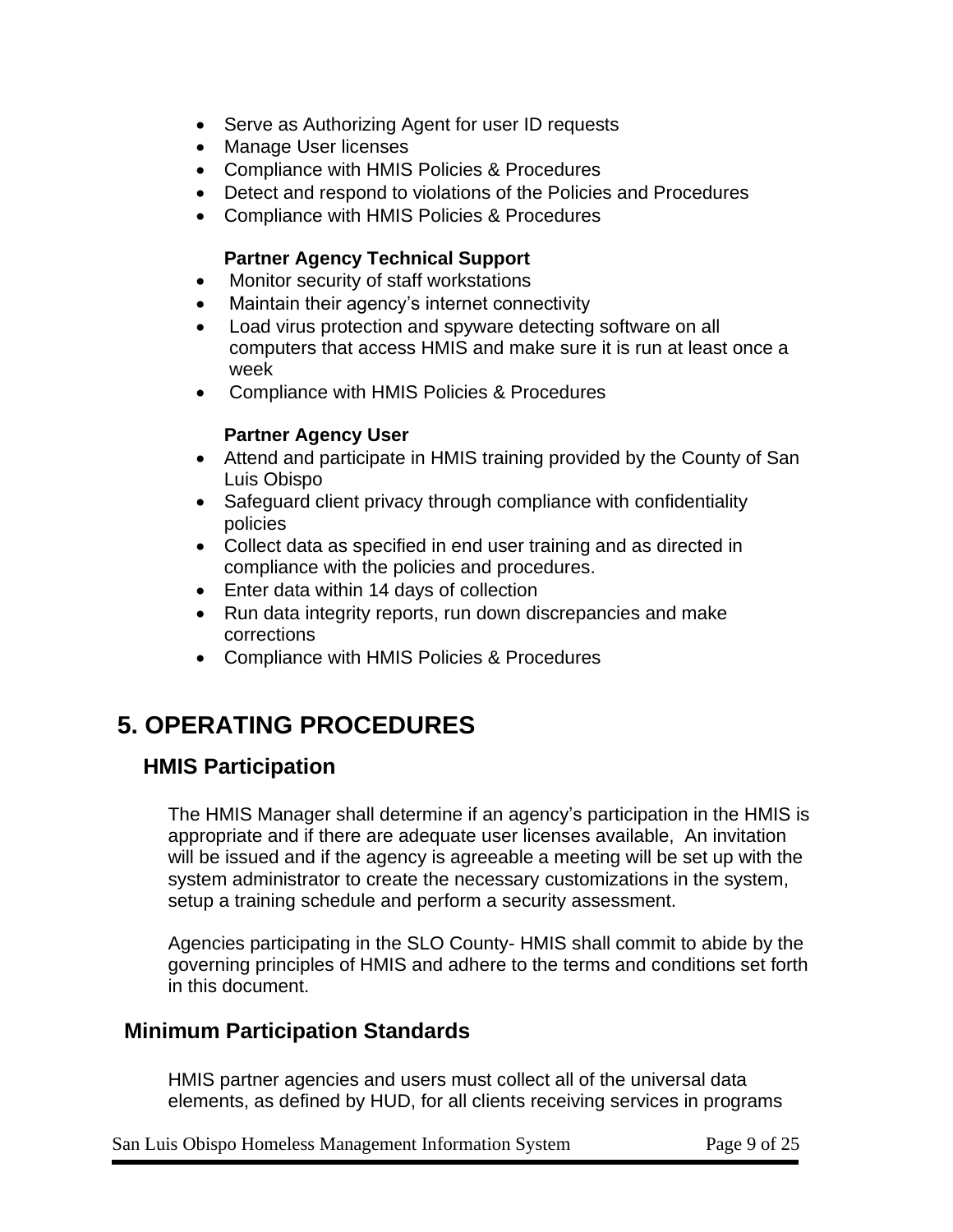participating in the SLO County-HMIS. Additionally, all participating agencies are also responsible for ensure that Program Specific Data Elements, as defined by the HUD Data and Technical Standards, are collected from all clients that are served by applicable HUD funded programs. Other optional data elements may also be required for certain programs.

### **Connectivity and Computer Requirements**

Participating Program must have Internet connectivity for each workstation accessing the HMIS. To optimize performance, all agencies are encouraged to secure a high speed Internet connection.

## **Site Security**

#### **Assessment**

Prior to allowing access to the HMIS, the Partner Agency's Administrator and Technical Support person, will meet with the HMIS System Administrator to review and assess the security measures in place. They will assess agency information security protocols. This review shall in no way reduce the responsibility for agency information security, which is the full and complete responsibility of the Partner Agency, its Program Administrator, and Technical Support personnel.

#### **Annual Security Audit**

An annual security audit will be held to confirm security at participating Partner Agencies.

#### **Workstation**

Prior to requesting user access for any staff member, the Partner Agency Technical Support person will need to assess the operational security of the user's workspace by confirming that each workstation has:

-Anti-spyware software and virus protection properly installed -A full-system scan has been performed within the last week -Each workstation has and uses a hardware or software firewall.

At a minimum, any workstation accessing Bell Data Systems shall have antivirus software with current virus definitions (24 hours) and perform frequent full-system scans (weekly).

## **Training**

All users accessing HMIS must first complete the County of San Luis Obispo's training. Users must read, understand, and sign the Partner Agency End User Agreement. All users will be held accountable to that agreement. Training for privacy and security measures will occur annually, and all

San Luis Obispo Homeless Management Information System Page 10 of 25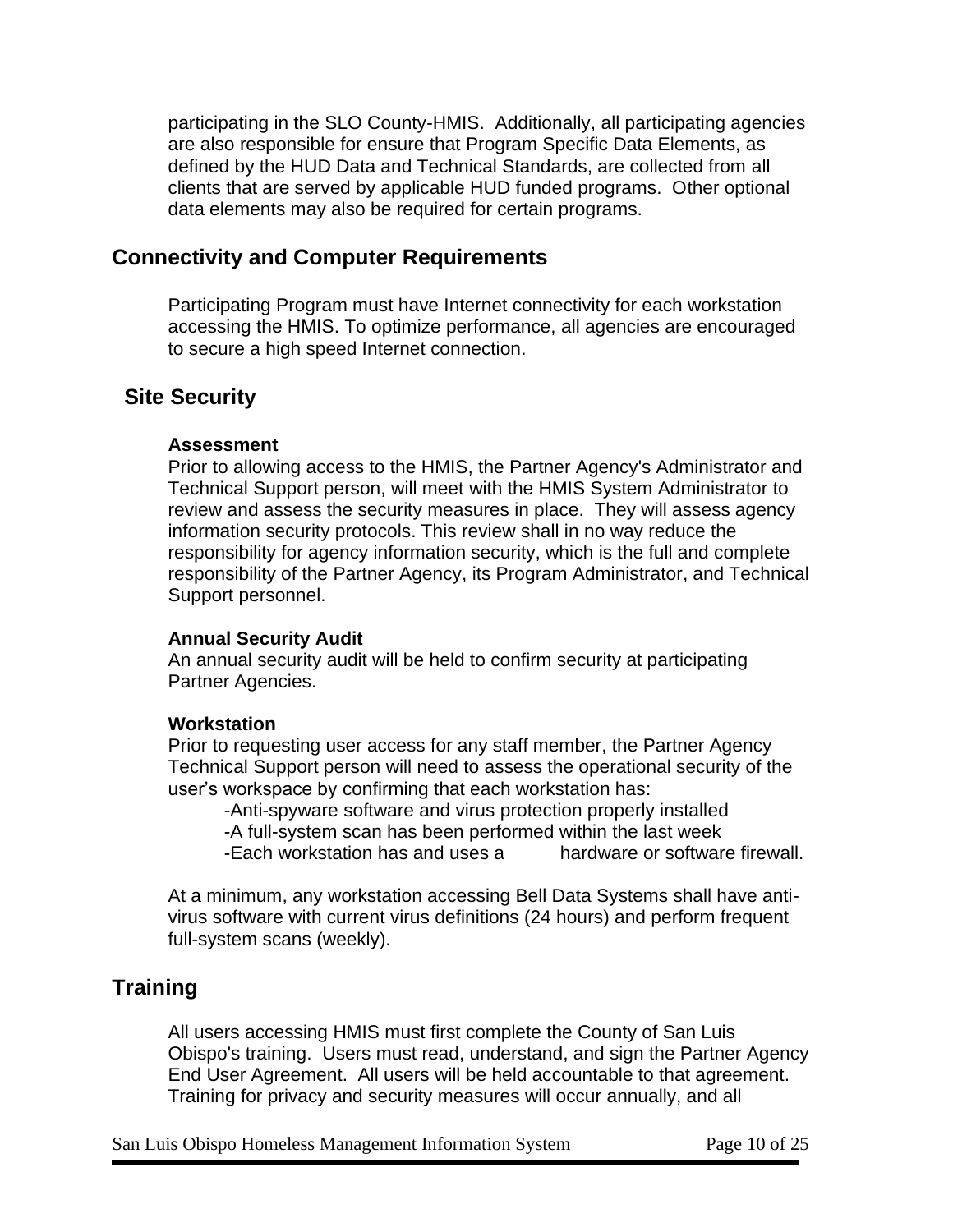participating agencies and users must attend the training. Additionally, users must pass a test to access the live site. Users must also read and understand the HMIS Data Standards published in March 2010.

#### **Scheduling**

The Partner Agency Administrator will coordinate with the HMIS System Administrator to set up a training schedule for the users. Users will be trained in the operation of the HMIS system (how to access the system, how to enter data, how to run reports), and on Confidentiality policies and procedures.

#### **Quiz**

At the end of the training, the user will be given a quiz on confidentiality. The user must pass with 100% accuracy before being given access to the system.

#### **Follow-up**

The County of San Luis Obispo will provide on-site follow-up training at each participating Partner Agency. Before a Partner Agency "goes live," the HMIS System Administrator will make on-site visits as needed to ensure that the Partner Agency becomes proficient in the use of HMIS.

The County of San Luis Obispo will provide regular training for HMIS Users, as needed.

## **User Accounts & Passwords**

#### **Access Rights**

Access to the HMIS system will only be approved for those staff members that require access to perform their job duties. The user's access rights will be determined by the Partner Agency Program Administrator and the HMIS System Administrator.

#### **Password and User ID Assignment**

Upon completion of training and signing the Partner Agency End User Agreement, the user will be assigned a unique ID and password to access the rights assigned that user within the HMIS system. A users' should not allow anyone else use of their assigned unique user ID. A user should never use an ID that is not assigned to them nor should passwords be shared and or communicated in any format, to do so is considered a breach of security and will have severe consequences.

#### **Changing Passwords**

When the user logs onto the system for the first time they will be prompted to change their password to a password only they know. Passwords must consist of at least 8 characters, a combination of at least one upper case letter, at least one lower case letter, and at least one special character,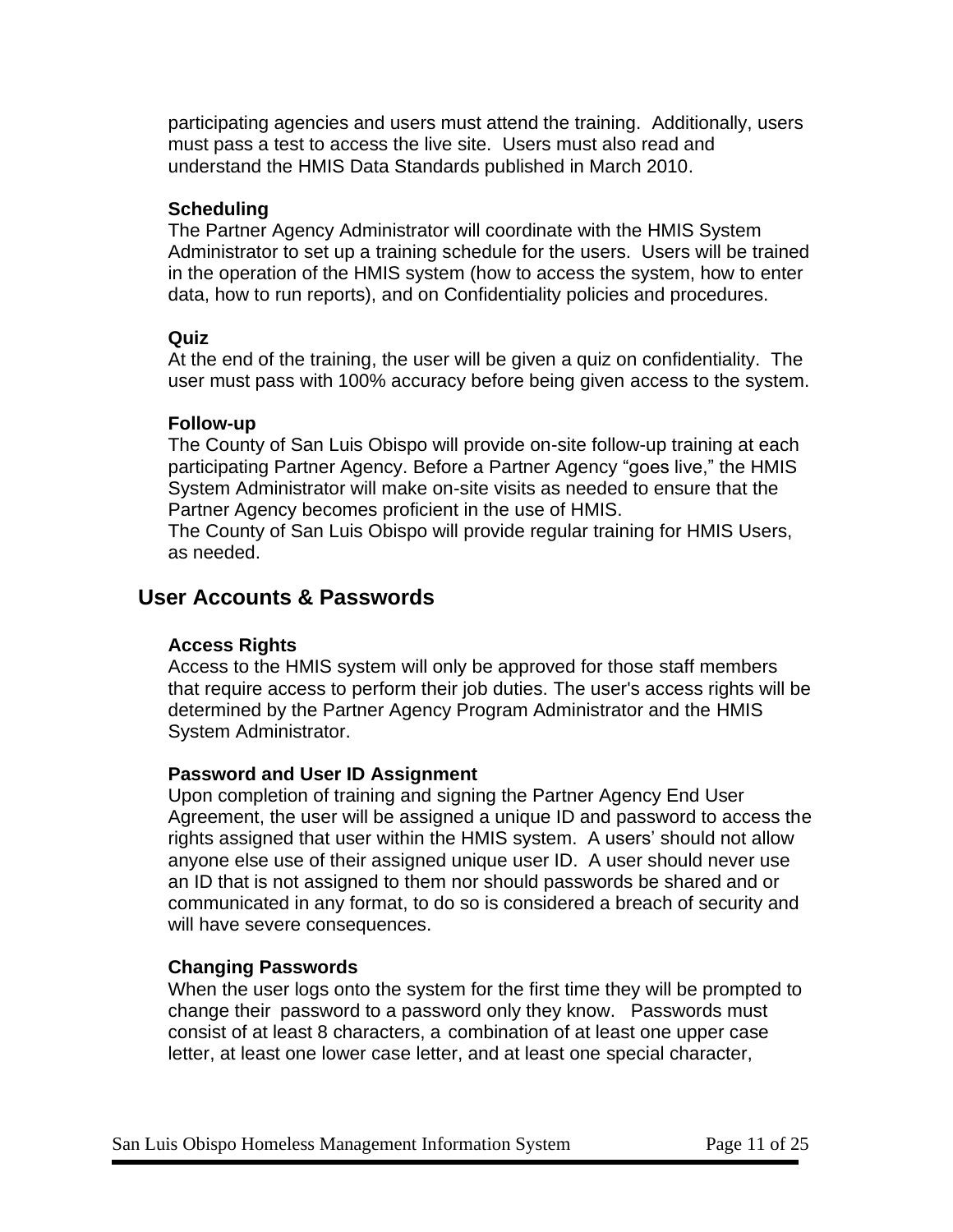Passwords must be changed every 90 days. If they are not changed within that time period, they will expire and the user will be locked out of the system. Three consecutive unsuccessful attempts to login will disable the User ID until the System Administrator reactivates the account [These standards are required by the software and HUD Data and Technical Standards].

In the event a user's password has expired, or the user forgets his or her password The System Administrator will reset the Agency End User's password.

#### **Changing Users' Rights**

As a user's needs change the rights assigned to that user within the HMIS system need to change as well. It is important that the Partner Program Administrator notify the HMIS System Administrator of these change as soon as possible so that rights can be added and removed as is appropriate.

#### **Deactivating Accounts**

It is important that a user account be deactivated in the system when he or she leaves the agency or otherwise becomes inactive. It is a breach of security to have unused user accounts active. An Agency representative should, in a timely manner, alert the HMIS System Administrator that the user should no longer be active in the system.

Access may be immediately rescinded when any HMIS user is suspected of breaching the Partner Agency User Agreement, violating the Policies & Procedures, or breaching confidentiality or security, while an investigation by the County of San Luis Obispo and the partner agency is conducted. If the user is found to have breached or violated the above, and the Partner Agency does not otherwise permanently inactivate the user from the system (termination of employment, reassignment of duties) the County of San Luis Obispo has the right to permanently inactivate the account thereby denying access to the system for that user.

## **Collection and Entry of Client Data**

Each Partner Agency will develop policies, procedures, and confidentiality rules for collecting HMIS data in accordance with HUD's most recent Final Data and Technical Standards and their own agency's needs. Client Data will be gathered according to these policies, procedures and confidentiality rules.

#### **Client Authorization**

Client Data may only be entered into the HMIS with client's authorization to do so. Client Data will only be shared with Partner Agencies if the Client consents, has signed the Client Informed Consent & Release of Information Authorization, and the signed Informed Consent & Release of Information Authorization is available on record. All Universal and Program Data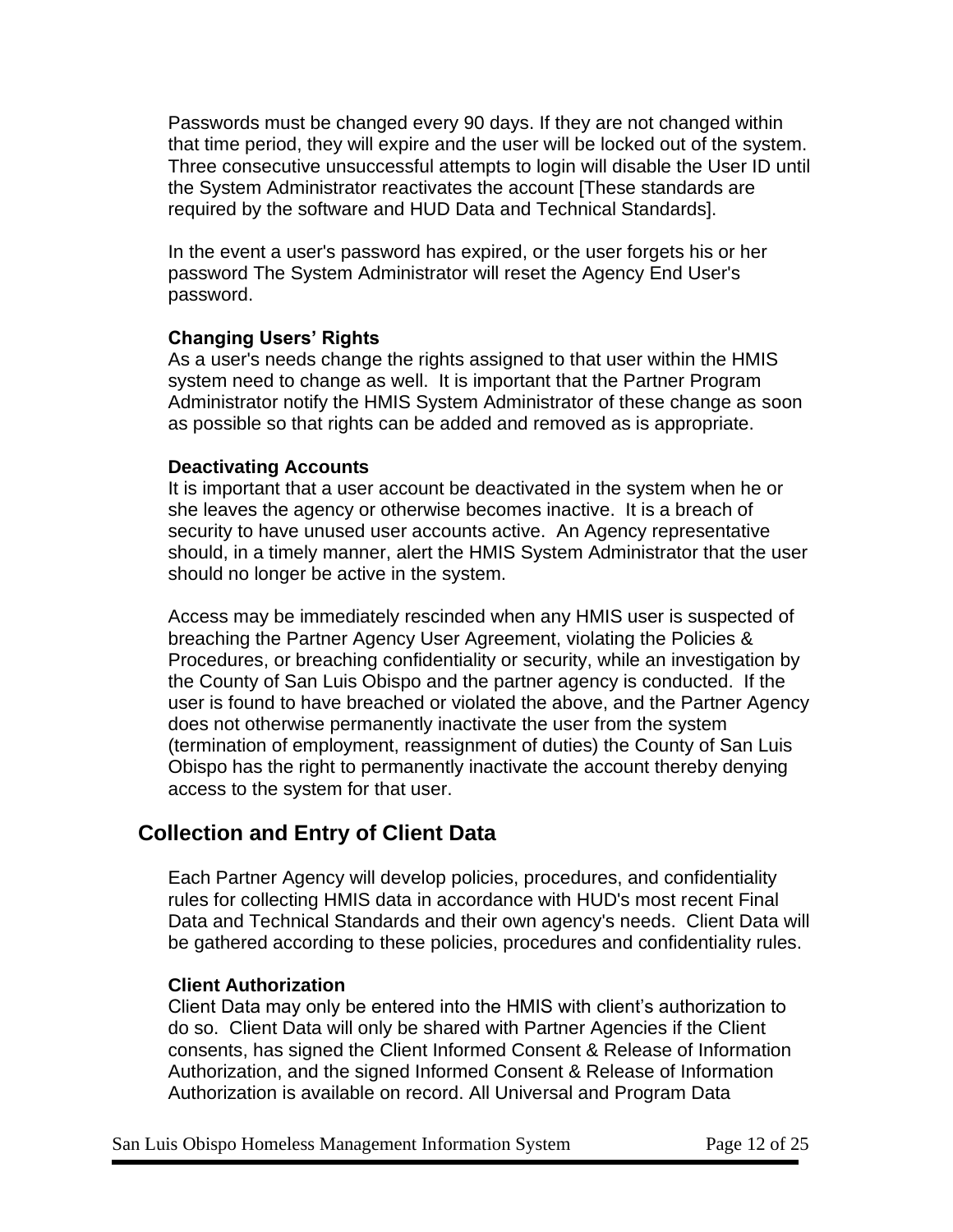Elements from the HUD HMIS Data and Technical Standards current Final Draft should be collected, subject to client consent.

#### **Data Integrity**

Client Data will be entered into the HMIS system within two weeks of client data intake. All Client Data entered into the HMIS system will be kept as accurate and as current as possible.

Hardcopy or electronic files will continue to be maintained according to individual program requirements, and according to the HUD HMIS Data and Technical Standards current Final Draft.

Partner Agencies are responsible for the accuracy, integrity, and security of all data input by said Agency.

Note: Refer to Bell Data Systems inc. User Manual and/or Training Materials for specific data entry and data integrity guidelines.

#### **Entry and Exit Data**

Client program entry and exit dates should be recorded for all program participants. Entry dates should record the first day of services or program entry with a new program entry date for each period/episode of services. Exit dates should record the last day of residence in a program's housing before the participant leaves the shelter/housing or the last day a services was provided in a program.

#### **Data Quality Monitoring**

The SLO County-HMIS System Administrator will perform regular data integrity checks on the HMIS data, which will include the following steps:

• Run HUD Required Data Elements, Data Incongruities Reports, and other data quality reports as determined by SLO County-HMIS

• Notify Agency Administrator of findings and timelines for correction;

• Re-run reports for errant agencies/programs, as requested. Follow up with Agency Administrators if necessary;

• Notify Agency Executive Director if agency administrators are not responsive to required corrective actions; and

• Notify the CoC chair and HMIS Manager regarding any uncorrected data quality issues.

These data quality checks will be performed monthly.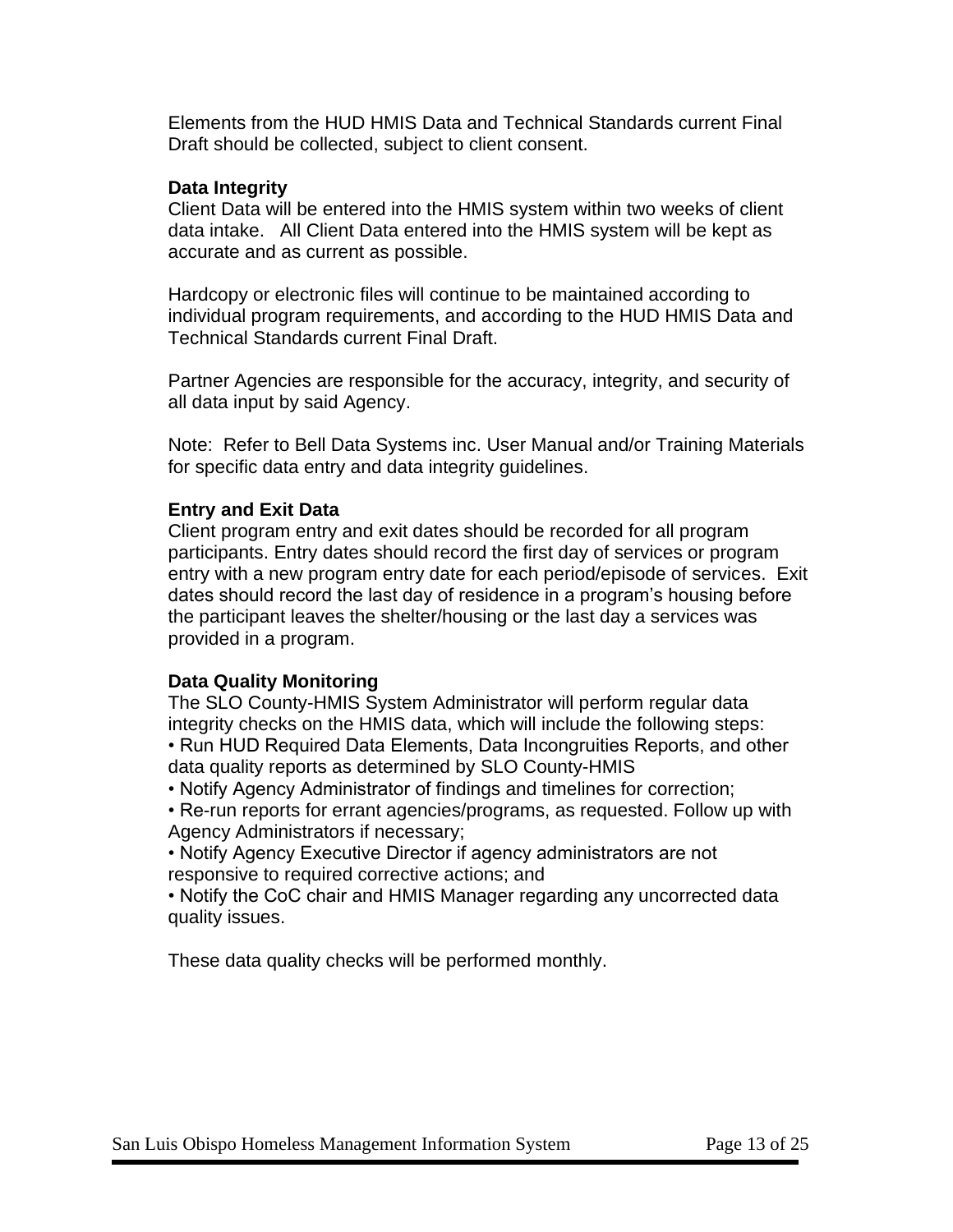## **Release and Disclosure of Client Data**

#### **Sharing of Data**

**Client-specific data** from the HMIS system may be shared with partner agencies with both the clients' and agency's authorization. Other non-HMIS inter-agency agreements do not cover the sharing of HMIS data.

Sharing of client data may be limited by program specific confidentiality rules. No client-specific data will be released or shared outside of the HMIS partner agencies unless the client gives specific written permission or unless withholding that information would be illegal. Note that services may NOT be denied if client refuses to sign Release of Information or declines to state any information.

#### **Posted Notice**

Sharing of Information requires INFORMED consent by virtue of a posted notice of informed consent or a release of information form signed by the client. Informed consent can mean a posted notice or signed release. The burden rests with the intake counselor to inform the client before asking for consent. As part of informed consent, a notice must be posted explaining the reasons for collecting the data, the client's rights, and likely potential future uses of the data.

Obtaining consent and entering the data with the correct level of access is the sole responsibility of the agency.

#### **Clients' Rights to Data**

Upon written request, clients shall be given a printout of all data specifically relating to them, within 10 working days (or 10 working days after the data has been entered if the data has not been entered at the time the request is made.) A client may also request in writing a report of data sharing events, including dates, agencies, persons, and other details pertaining to their client specific data within 10 working days (or 10 working days after the data has been entered if the data has not been entered at the time the request is made.)

**Aggregate data** that does not contain any client specific identifying data may be shared with internal and external agents without specific permission. This policy will be made clear to clients as part of the Informed Consent procedure.

#### **Agency Responsibility**

Each Agency is responsible for its own internal compliance with HUD HMIS Data and Technical Standards, including the designation of a Security and Confidentiality Officer that monitors its agency and users at least annually.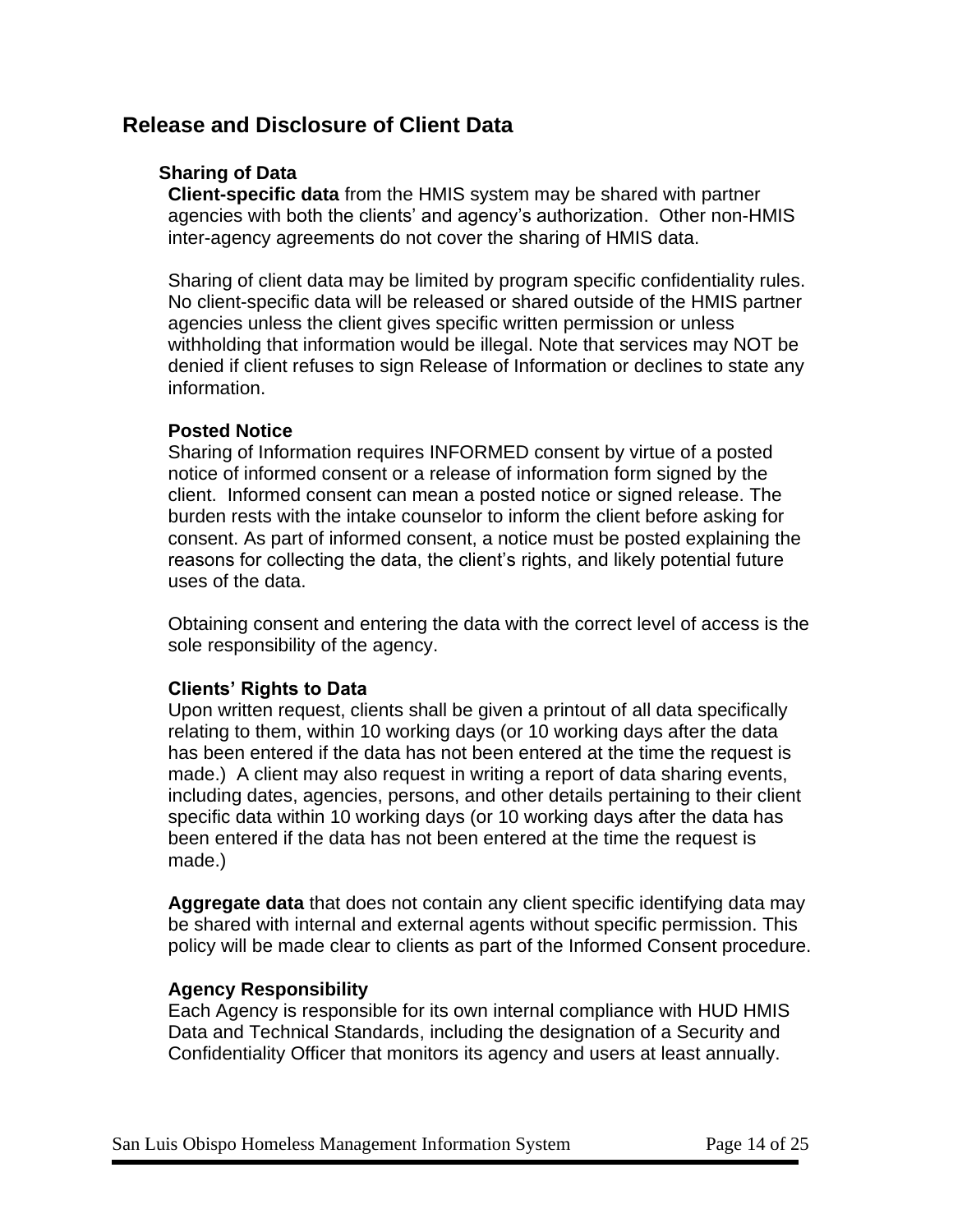## **Technical Support**

Support Requests include issue reporting, requests for enhancements (features), or other general technical support. Agency Administrators and users shall submit support requests to the HMIS System Administrator. The County of San Luis Obispo will only provide support for issues specific to the HMIS software and systems.

#### **Request for Support**

The following is the preferred procedure when a user requires technical support:

The user should evaluate the immediacy of the issue. If the user needs immediate resolution of the issue because the issue is hindering the user from being able to enter the data into the system, the user should try to contact the System Administrator. If the System Administrator cannot be reached then the user may contact Bell Data Systems help desk.

Most common emergent issues are a forgotten password, a password that is not working, or the user is trying to access the system from a computer that he or she has not accessed the system from before.

Bell Data Systems will not issue new user accounts or change user rights without prior authorization from the HMIS System Administrator.

If the issue is not immediate or is a suggestion, the user should consider discussing it with the Agency Administrator for appropriateness before submitting it. The user or the Agency Administrator may email the HMIS System Administrator specifying the severity of the issue and its impact on their work, specific steps to reproduce the issue, and any other documentation that might facilitate the resolution of the issue (screen shots can be very helpful). The user should also provide contact information and best times to be reached.

#### **Changes to the System**

The HMIS System Administrator will evaluate the request and respond accordingly. Agency-specific customizations will be evaluated for their impact on the other agencies usability of the system and the system as a whole.

If the System Administrator determines that the cause of the reported issue is outside the scope of control of the HMIS software and systems the issue may be returned to the User or a meeting with the agency's IT department may be necessary.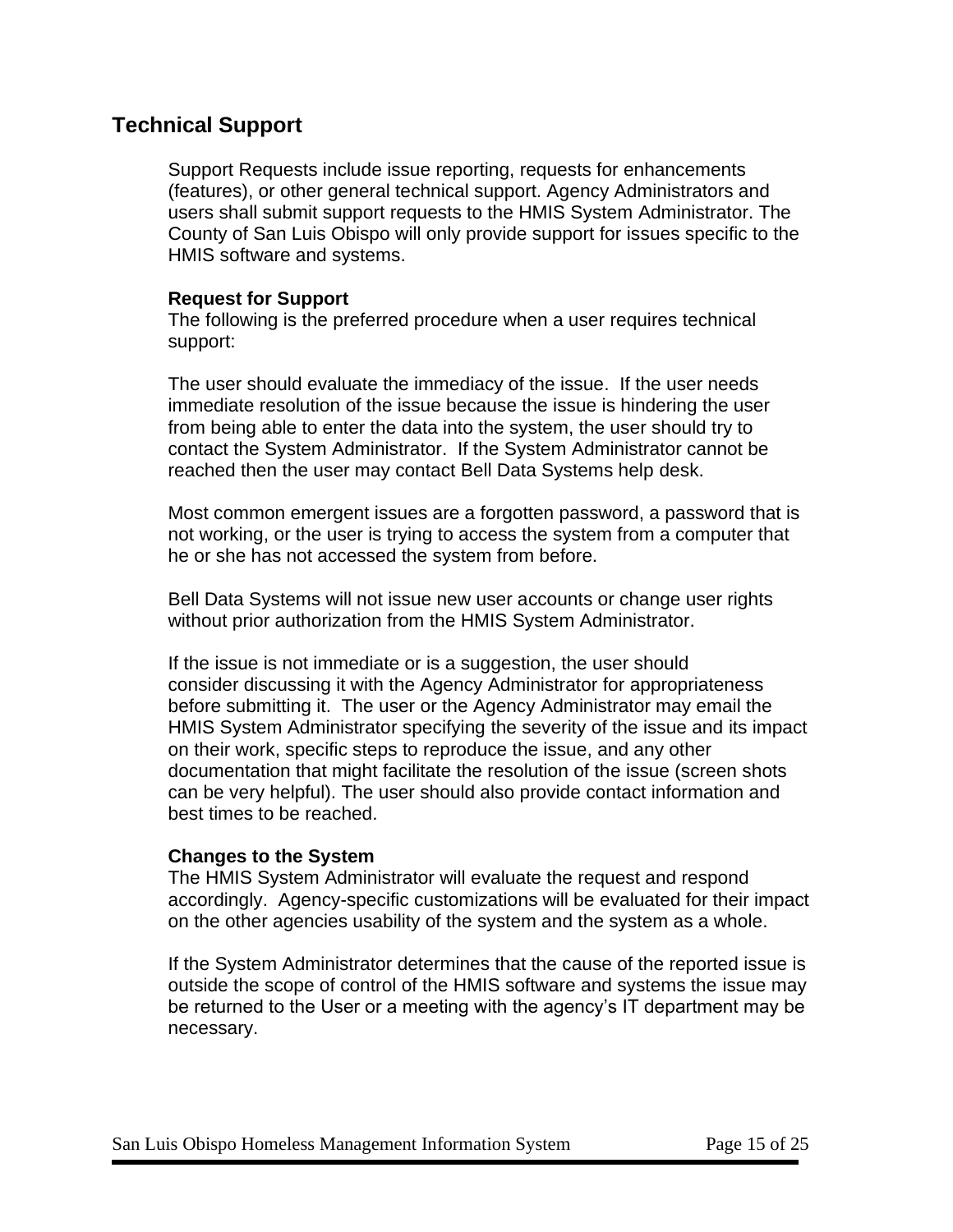The HMIS System Administrator may consolidate such requests from multiple Partner Agencies, if appropriate, and strive to resolve issues in priority order according to their severity and impact.

In cases where issue resolution may be achieved by the end user or other Partner Agency personnel, the HMIS System Administrator will provide instructions via email (or phone) to Partner Agency.

All necessary customization will be done by the HMIS System Administrator.

## **Participation Termination**

#### **Agency Termination**

The Partner Agency shall inform the HMIS Administrator in writing of their intention to terminate an HMIS participation agreement.. The HMIS System Administrator will then inactivate all users from that agency at the appropriate time.

In the unlikely event that a Partner Agency is found to be in violation of the terms of the HMIS, the Partner Agency and the County of San Luis Obispo will work to resolve the conflict(s). If the County of San Luis Obispo is unable to resolve the conflict(s), the Partner Agency will be notified in writing of the intention to terminate that Partner Agencies participation in the HMIS. The System Administrator will then inactivate all users from that agency.

All Partner Agency-specific information contained in the HMIS system will remain in the HMIS system. The agency will be responsible for any cost of obtaining hard copy or digital copy of HMIS information.

#### **User Termination**

If there is a suspected breach in security, especially client confidentiality, the County of San Luis Obispo reserves the right to suspend the user account of the user in question or the entire agency's user accounts, if the problem is agency wide, until the County of San Luis Obispo is convinced that the client information is secure.

## **CHANGES TO THE POLICIES AND PROCEDURES DOCUMENT**

#### **Revisions**

The County of San Luis Obispo will guide the compilation and amendment to this and other documents.

#### **Distribution**

A copy of the revised Policies and Procedures document will be distributed to the partner agencies. Partner Agencies will be asked to sign a receipt acknowledging they have received the revised Policies and Procedures. It is

San Luis Obispo Homeless Management Information System Page 16 of 25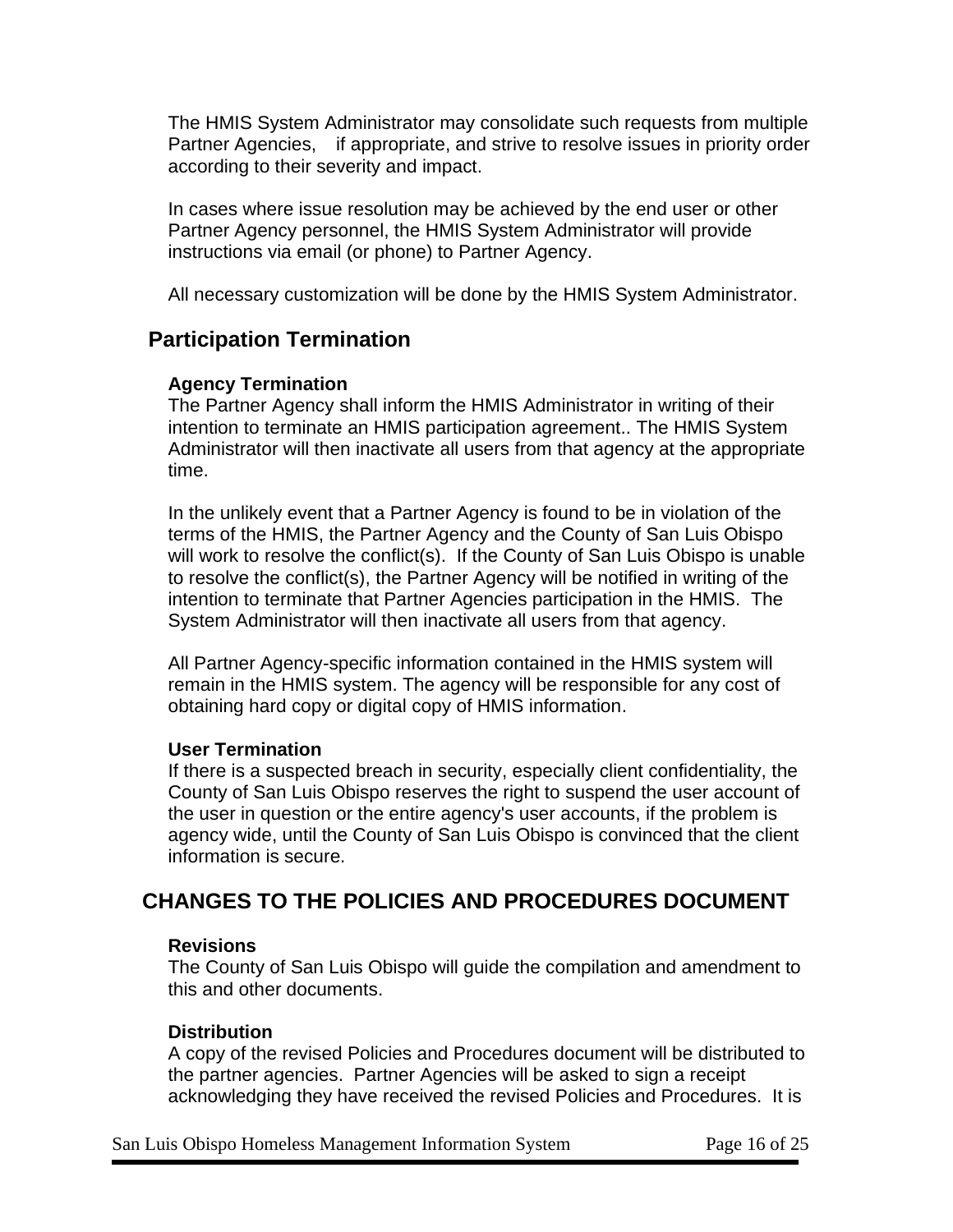the agencies responsibility to make sure everyone participating in the HMIS has access to a copy of the document, reads it, understands it, and agrees to comply with it. If anyone participating in the HMIS has issue with any revision, they may contact the County of San Luis Obispo and voice their concern. They must, however, comply with the revisions or stop using the system until the issue is resolved.

## **Funding**

The San Luis Obispo County's current HUD grant for HMIS provides support for an HMIS System. Therefore, it is committed to provide services to HUD funded programs in San Luis Obispo County. The current HUD grant for HMIS provides for a limited number of user licenses. While it may not be possible to meet every agency's full requirements for licenses within the HUD grant, the County of San Luis Obispo will endeavor to ensure that every agency participating will have their minimum requirements met from the HUD grant. The County of San Luis Obispo will decide funding responsibilities for additional licenses as the needs arise.

## **HUD HMIS Data and Technical Standards**

This document should, at a minimum, reflect the baseline requirements listed in the most current HMIS Data and Technical Standards Final Notice. Users of HMIS are required to read and comply with the HMIS Data and Technical Standards. Failure to comply with these standards carries the same consequences, as does failure to comply with these Policies and Procedures. In any instance where these Policies and Procedures are not consistent with the current HMIS Standards from HUD, the HUD Standards take precedence. Should any inconsistencies be identified, notice should be made to the County of San Luis Obispo.

For agencies or programs where HIPAA applies, HIPAA requirements take precedence over both the HUD HMIS Data Requirements and these policies and procedures.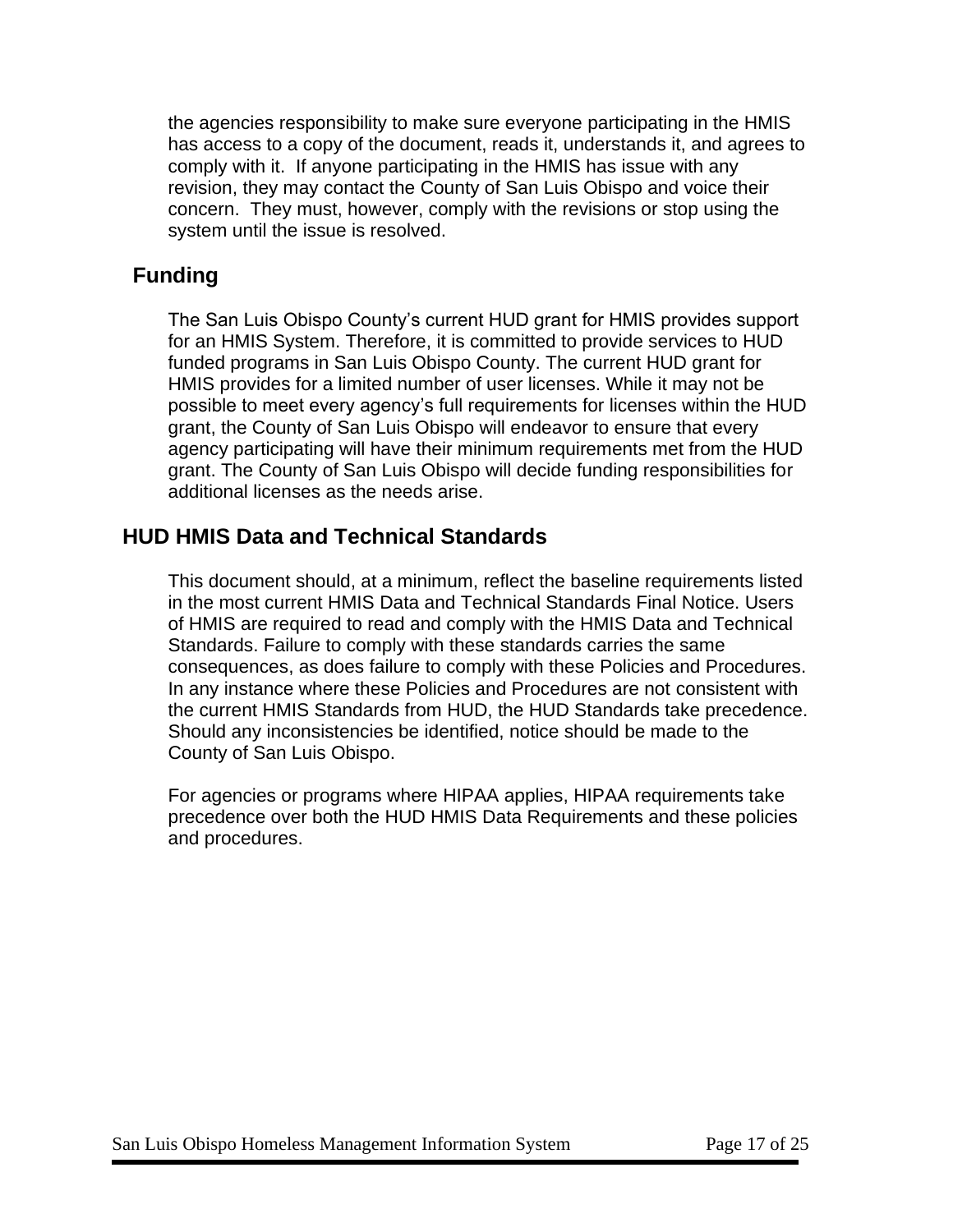## **6. GLOSSARY OF TERMS**

**Bell Data:** The HMIS vendor that is currently used by San Luis Obispo County.

**Client:** Any persons who is, has been, or will be entered into HMIS.

**CoC**: Continuum of Care

**End User**: Any person given access to the database for entering or updating data.

**HIPAA**: Health Insurance Portability and Accountability Act

**HMIS:** Homeless Management Information System

**HSOC:** Homeless Services Oversight Council

**HUD:** U.S. Department of Housing and Urban Development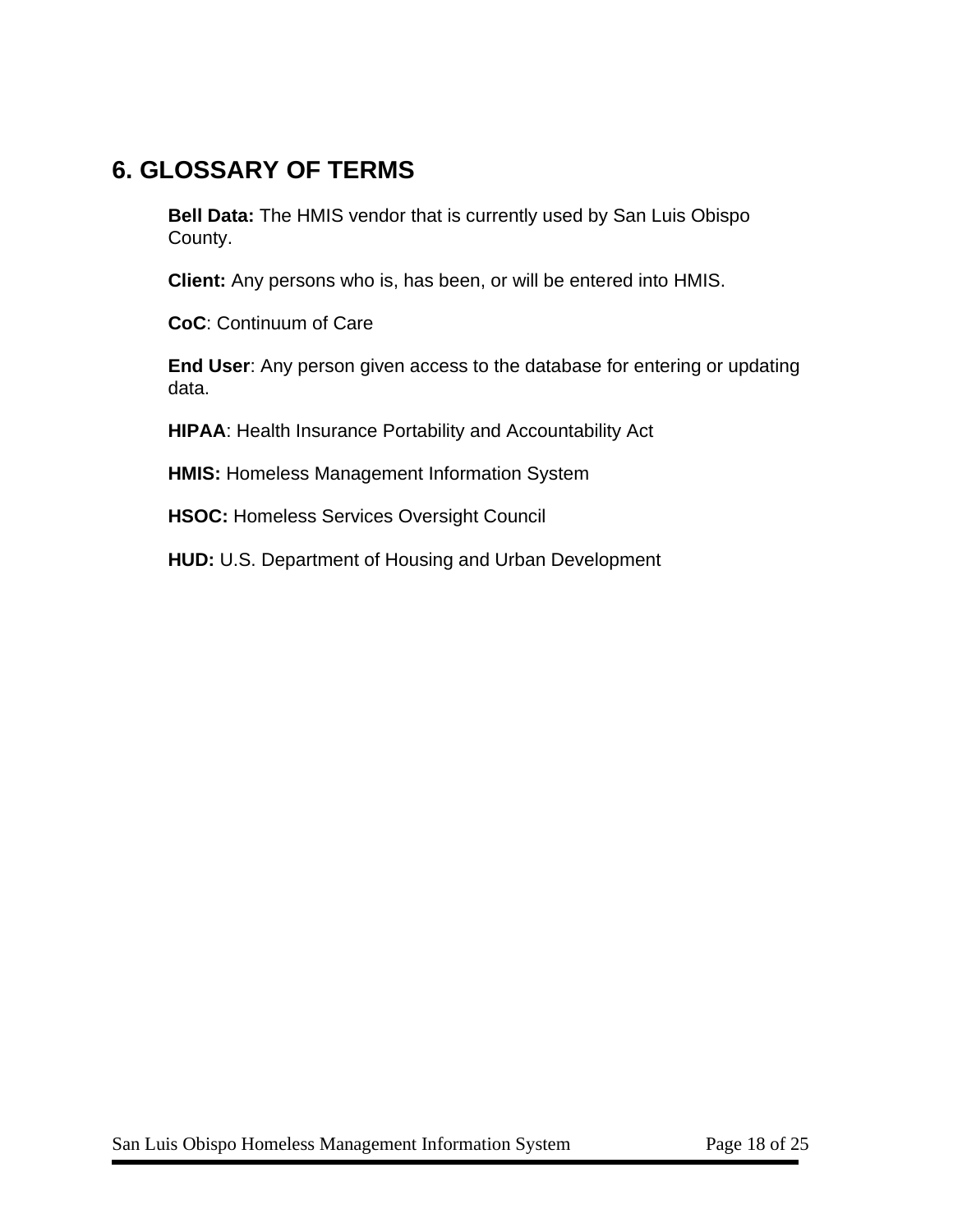#### EXHIBIT A:

## **County of San Luis Obispo Homeless Management Information System AGENCY PARTICIPATION AGREEMENT**

#### **AGENCY NAME: \_\_\_\_\_\_\_\_\_\_\_\_\_\_\_\_\_\_\_\_\_\_\_\_\_\_\_\_\_\_\_\_\_\_\_\_**

For purpose of this agreement, the participating Homeless Service Provider will be referred to as "Participating Agency," the consumer of services as the "Client," and the County of San Luis Obispo Homeless Management Information System as "SLO County-HMIS" or "HMIS." Bell Data is a web-based client information system used to record and track homeless client information. It will be used for tracking client service patterns, sharing of information on services provided to homeless clients, and systems planning.

#### **I. HMIS Use and Data Entry**

A. The Participating Agency shall follow, comply with, and enforce the HMIS Policies and Procedures. Additionally, Client Consent forms shall be used and may be modified as needed for the purpose of the smooth and efficient operation,

1. All Participating Agency users of the SLO County-HMIS are required to have had training by the HMIS or its Agency Administrator in using the HMIS database before they will be allowed to use it.

2. The Participating Agency shall only enter individuals in the HMIS database that exist as Clients in the Participating Agency's jurisdiction. The Participating Agency shall not misrepresent its Client base in the HMIS by entering known, inaccurate information.

3. The Participating Agency shall use Client information in the HMIS database, as provided to the Participating Agency, to assist the Participating Agency in providing adequate and appropriate services to the Client.

4. The Participating Agency shall consistently enter information into the HMIS database and will strive for real-time, or close to real-time (data entry within 10 days of client services) data entry.

B. The Participating Agency will not alter information in the HMIS database entered by another Participating Agency with known, inaccurate information.

C. The Participating Agency shall not give or share assigned User ID's or passwords for the HMIS database with any other agency, business, or individual.

D. If this agreement is terminated, SLO County-HMIS will provide the Participating Agency with a copy of their client data. Copies will be in both digital and hardcopy form.

#### **II. Training and Technical Assistance**

A. SLO County-HMIS shall assure the provision of training for the necessary Participating Agency staff in the use of HMS. In addition training updates will be provided as necessary and reasonable for new staff and for changes in the software.

San Luis Obispo Homeless Management Information System Page 19 of 25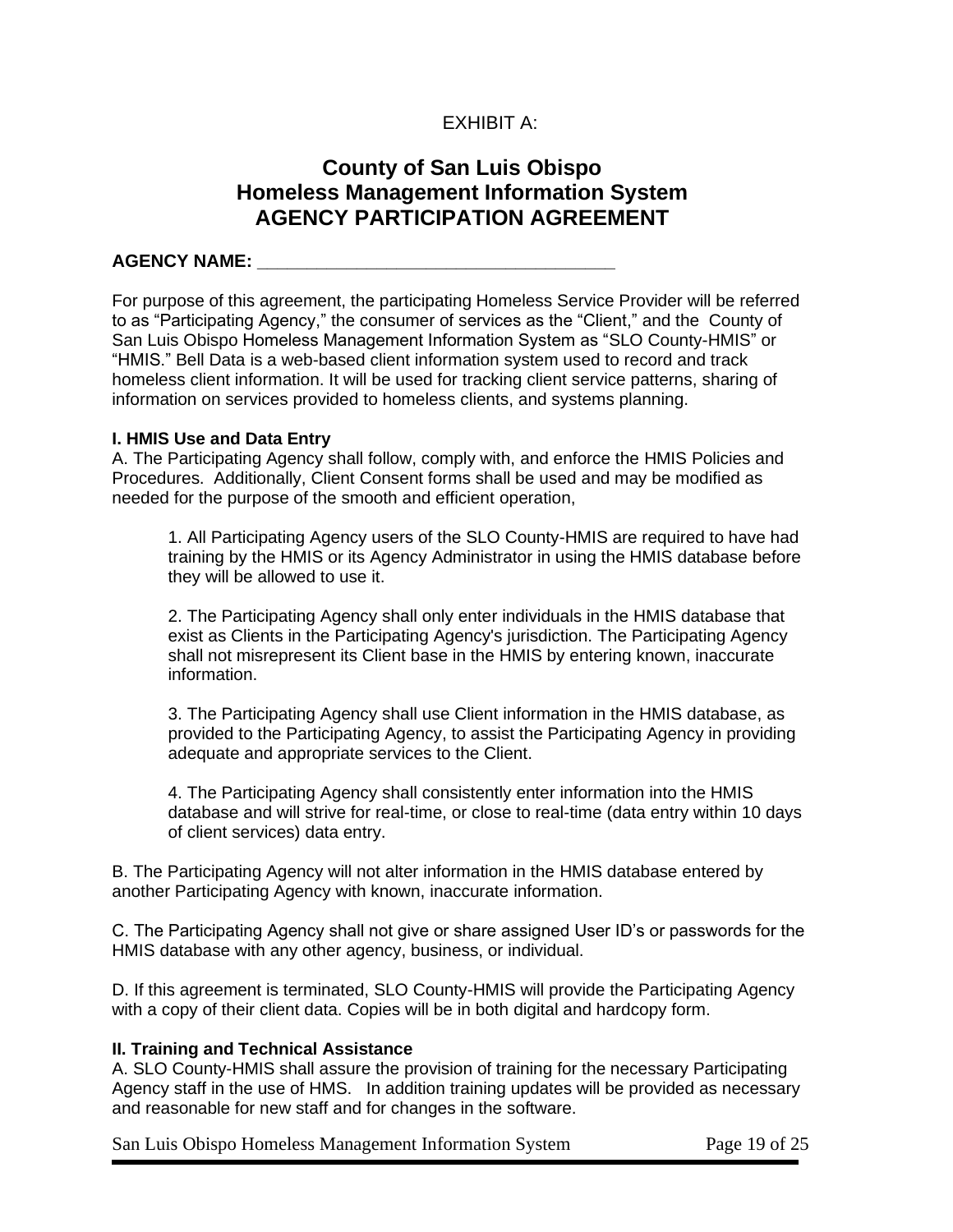B. SLO County-HMIS will be available for continuing technical support as related to the HMIS system within budgetary constraints.

C. SLO County-HMIS shall operate and maintain the network servers, software, data lines, and any other network or communication devices at the host site which is necessary for the proper function of the HMIS system. Each Participating Agency shall provide and maintain its own connection to the internet.

#### III. **Confidentiality**

A. The Participating Agency shall uphold all applicable federal and state confidentiality regulations and laws that protect Client records and the Participating Agency shall only release client records with written Consent for Release of Information by the client or when required by law.

1**.** The Participating Agency shall provide a verbal explanation of the HMIS database and the terms of the Consent for Release of Information forms and shall arrange for a qualified interpreter in the event that an individual is not literate in English or has difficulty understanding the consent form.

2 The Participating Agency shall not solicit or input information from Clients into the HMIS database unless it is essential to provide services or conduct evaluation or research.

3 The Participating Agency shall ensure that all staff, volunteers, and other persons issued a HMIS User ID and password receive client confidentially training.

B. The Participating Agency may receive access to Client Data entered by other Participating Agencies. All Participating Agencies are bound by restrictions placed upon the data by the client of any other Participating Agency.

C. The Participating Agency shall keep signed copies of the Consent for Release of Information form for HMIS for a period of at least three years. If a Client withdraws Consent for Release of Information, the Participating Agency remains responsible to ensure that Client's information is unavailable to all other Partner Participating Agencies.

D. This agreement does not require or imply that services must be contingent upon a Client's participation in the HMIS database. Services should be provided to Clients regardless of HMIS participation provided the Clients would otherwise be eligible for the services.

#### **IV. Use of Data**

A. The Participating Agency may make aggregate data available to other entities for funding or planning purposes pertaining to providing services to homeless persons. However, such aggregate data shall not directly identify individual Clients.

B. If this agreement is terminated, the SLO County HMIS and remaining Participating Agencies shall maintain their right to the use of all Client data previously entered by the terminating Participating Agency; this use is subject to any restrictions requested by the Client.

C. SLO County-HMIS will use only unidentified, aggregate HMIS data for homeless policy and planning decisions, in preparing federal, state, or local applications for homelessness funding, to demonstrate the need for and effectiveness of programs, and to obtain a systemwide view of program utilization in the state.

San Luis Obispo Homeless Management Information System Page 20 of 25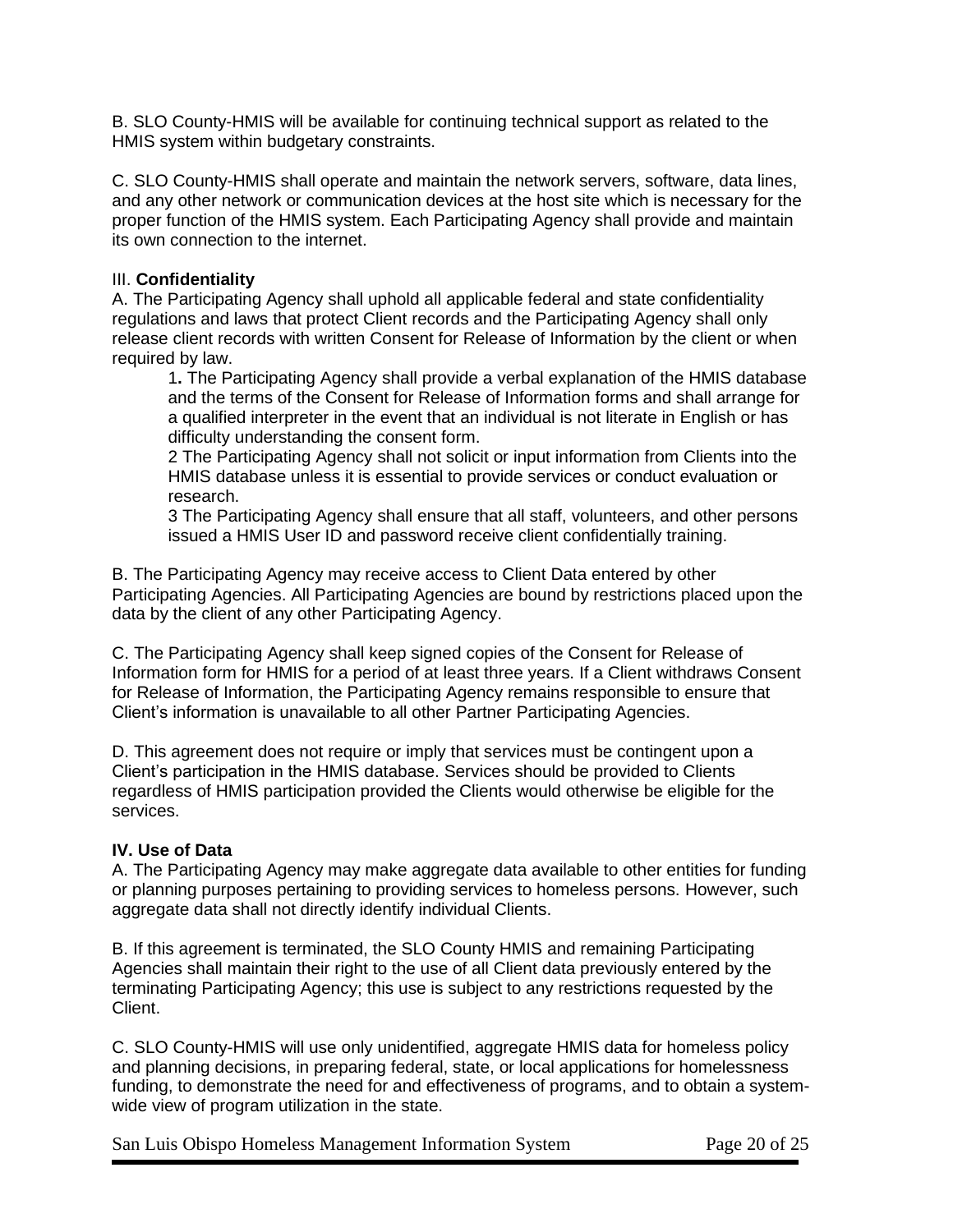#### **V. Terms and Conditions**

A. The SLO County-HMIS shall not be liable to any member Participating Agency for any cessation, delay, or interruption of services, nor for any malfunction of hardware, software, or equipment to the extent that any such event is beyond the reasonable control of the HMIS.

B. This agreement shall be in-force until revoked in writing by either party provided funding is available.

#### **VI. Participating Agencies**

The Participating Agency agrees to share the demographic data they enter into the HMIS system with the listed agencies unless the client specifically refuses to give consent for such sharing to one or all the listed agencies.

Participating Agencies

- 1. CAPSLO
- 2. ECHO
- 3. Family Care Network
- 4. Five Cities Homeless Coalition
- 5. People's Self Help Housing
- 6. SLO Housing Connection
- 7. SSVF
- 8. Sunny Acres
- 9. Transitions Mental Health Association
- 10. The Link

AGENCY ASSESSED AND THE SERVICE SERVICE SERVICE SERVICE SERVICE SERVICE SERVICE SERVICE SERVICE SERVICE SERVICE

| STREET ADDRESS_   |              |                |  |  |  |  |  |
|-------------------|--------------|----------------|--|--|--|--|--|
| CITY              | <b>STATE</b> | <b>ZIPCODE</b> |  |  |  |  |  |
| NAME OF SIGNATORY |              | TITLE          |  |  |  |  |  |
|                   |              |                |  |  |  |  |  |

SIGNATURE DATE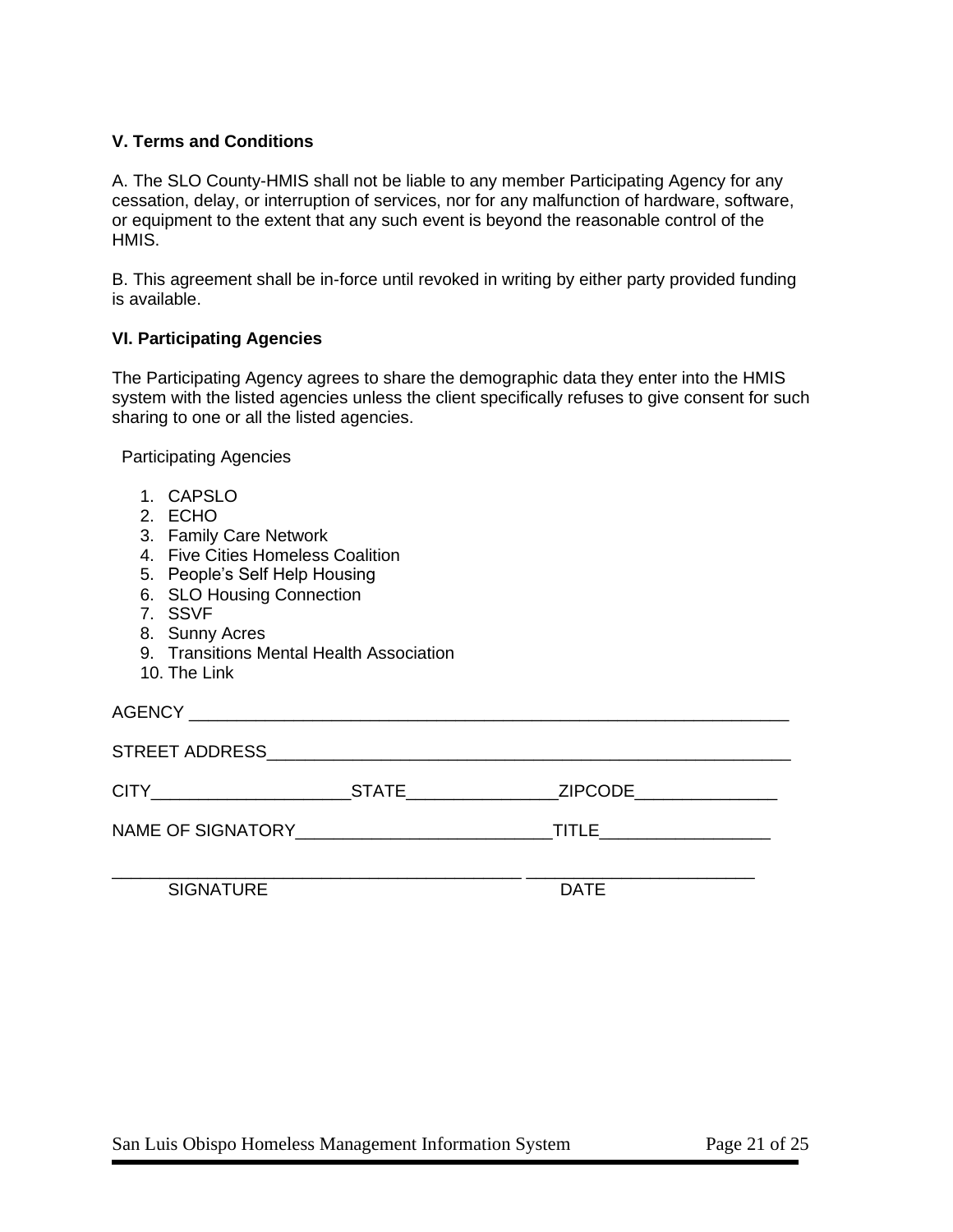## EXHIBIT B:

## **San Luis Obispo County HMIS User Agreement**

**Agency Name:**

**User Name:**

The County of San Luis Obispo recognizes the primacy of client needs in the design and management of the San Luis Obispo County HMIS. These needs include both the need continually to improve the quality of homeless and housing services with the goal of eliminating homelessness in San Luis Obispo County, and the need vigilantly to maintain client confidentiality, treating the personal data of our most vulnerable populations with respect and care.

As the guardians entrusted with this personal data, San Luis Obispo County HMIS users have a moral and a legal obligation to ensure that the data they collect is being collected, accessed and used appropriately. It is also the responsibility of each user to ensure that client data is only used to the ends to which it was collected, ends that have been made explicit to clients and are consistent with the mission of the County of San Luis Obispo to assist families and individuals in the County to resolve their housing crisis. Proper user training, adherence to the San Luis Obispo County HMIS Policies and Procedures Manual, and a clear understanding of client confidentiality are vital to achieving these goals.

Relevant points regarding client confidentiality include:

- A client consent form must be signed by each client whose data is to be entered into the San Luis Obispo County HMIS
- Client consent may be revoked by that client at any time through a written notice
- No client may be denied services for failure to provide consent for HMIS data collection
- Clients have a right to inspect, copy and request changes in their HMIS records
- San Luis Obispo County HMIS Users may not share client data with individuals or agencies that have not entered into an HMIS Agency Agreement with the County without obtaining written permission from that client
- San Luis Obispo County HMIS Users may not share client data with any Connecting Agency that is not specified in their agency's HMIS Agency Agreement without obtaining written permission from the client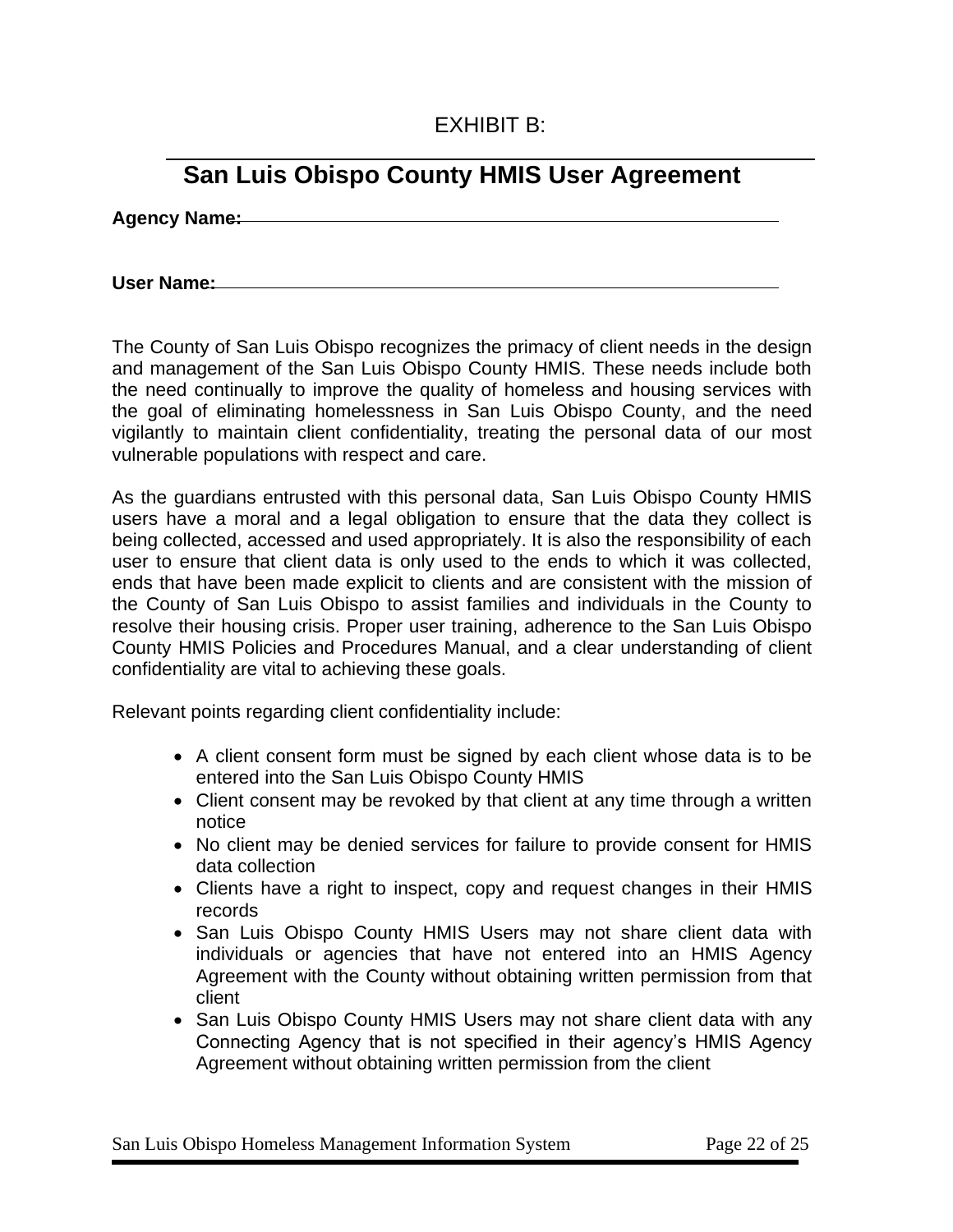- San Luis Obispo County HMIS Users will maintain HMIS data in such a way as to protect against revealing the identity of clients to unauthorized agencies, individuals or entities
- Any San Luis Obispo County HMIS User found to be in violation of the San Luis Obispo County HMIS Policies and Procedures, or the points of client confidentiality in this User Agreement, may be denied access to the San Luis Obispo County HMIS

#### **I affirm the following:**

- 1) I have received training in how to use the San Luis Obispo County HMIS
- 2) I have read and will abide by all policies and procedures in the San Luis Obispo County HMIS Policies and Procedures Manual
- 3) I will maintain the confidentiality of client data in the San Luis Obispo County HMIS as outlined above and in the San Luis Obispo County HMIS Policies and Procedures Manual
- 4) I will only collect, enter and extract data in the San Luis Obispo County HMIS relevant to the delivery of services to people in housing crisis in San Luis Obispo **County**

**Signature Date Contract Contract Contract Contract Contract Contract Contract Contract Contract Contract Contract Contract Contract Contract Contract Contract Contract Contract Contract Contract Contract Contract Contract**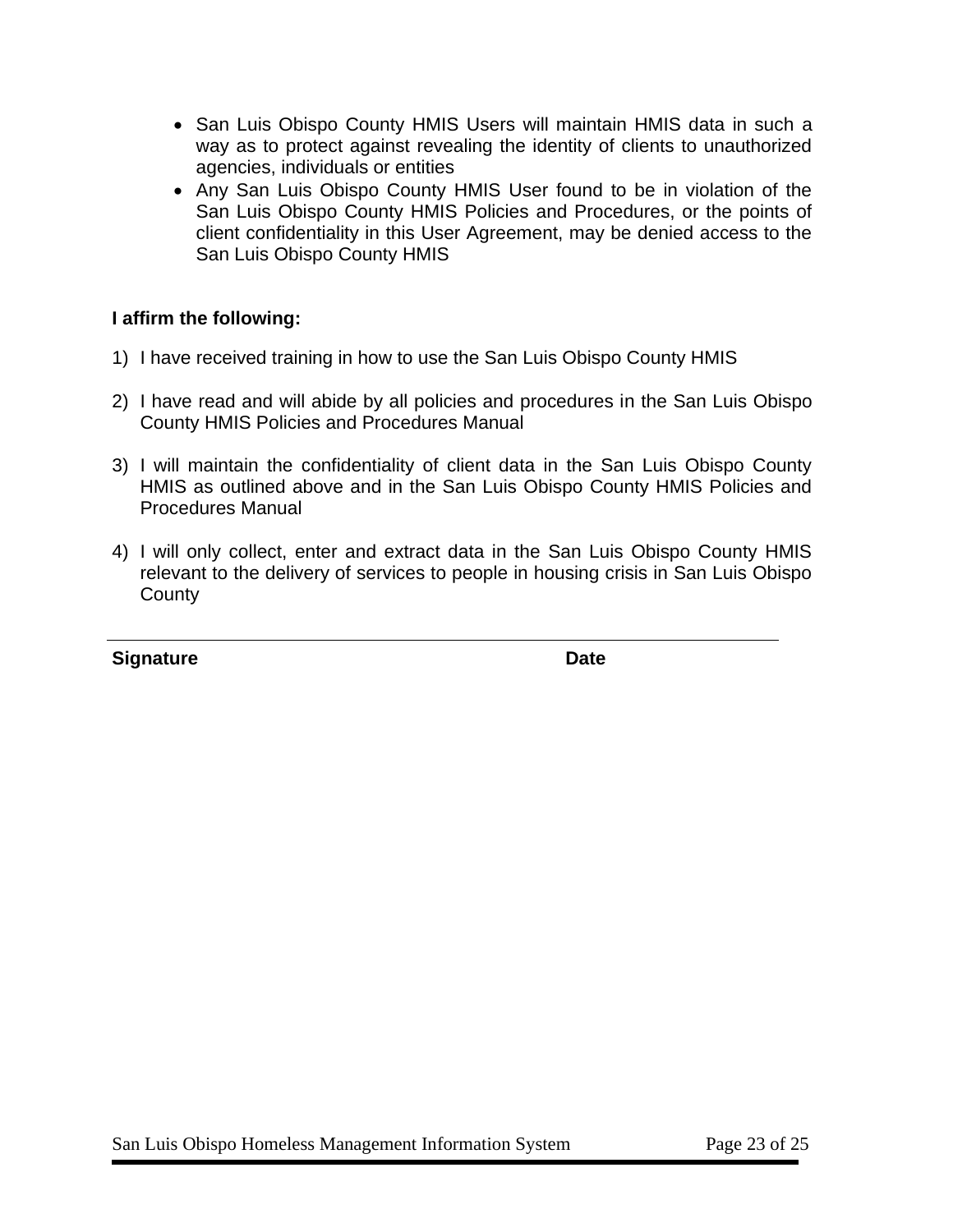#### EXHIBIT C:

## *County of San Luis Obispo* Partner Agency User Agreement

Agency Name

\_\_\_\_\_\_\_\_\_\_\_\_\_\_\_\_\_\_\_\_\_\_\_\_\_\_\_\_\_\_\_\_\_\_\_\_\_\_\_\_\_\_\_\_\_\_\_ Employee/User Name

The Homeless Management Information System (HMIS) is a project of San Luis Obispo County. HMIS will enable homeless service providers to collect uniform client information over time. This system is essential to efforts to streamline client services and inform public policy. Through HMIS, homeless program clients benefit from improved coordination in and between agencies, informed advocacy efforts, and policies that result in targeted services. Analysis of information gathered through HMIS is critical to accurately calculate the size, characteristics, and needs of the homeless population; these data are necessary to service and systems planning and advocacy.

Initial Only

1.) I have received training on how to use the HMIS.

\_\_\_\_\_\_\_\_\_\_\_\_\_\_\_\_\_\_\_\_\_\_\_\_\_\_\_\_\_\_\_\_\_\_\_\_\_\_\_\_\_\_\_\_\_\_\_

\_\_\_\_\_\_\_\_\_2.) I have received training and passed the test for HMIS confidentiality.

\_\_\_\_\_\_\_\_\_3.) I have read and will abide by all the HMIS Policies and Procedures.

4.) I understand that my username and password are for my use only and must not be shared with anyone. I must take all reasonable means to keep my password physically secure.

\_\_\_\_\_\_\_\_\_5.) I understand that the only individuals who can view HMIS information are authorized users and the clients to whom the information pertains.

\_\_\_\_\_\_\_\_\_6.) I understand that I may only view, obtain, disclose, or use the database information that is necessary to perform my job.

7.) If I am logged into the HMIS and must leave the work area where the computer is located; I must log-off of the HMIS software before leaving the work area. Failure to do so may result in a breach in client confidentiality and system security.

8.) I understand that these rules apply to all users of HMIS; whatever their work role or position.

\_\_\_\_\_\_\_\_\_9.) I understand that all HMIS information (hard copies and soft copies) must be kept secure and confidential at all times and when no longer needed they must be properly destroyed to maintain confidentiality.

10.) I understand that if I notice or suspect a security breach within the HMIS, I must immediately notify my Agency Administrator and or the HMIS administrator.

11.) I will not knowingly enter malicious or erroneous information into the HMIS. I understand that my username and password will terminate should I change employment and will not be passed on to the new staff member.

I agree to maintain strict confidentiality of information obtained through the County HMIS. This information will be used only for the legitimate client service and administration of the above named agency. Any breach of confidentiality will result in immediate termination of participation in HMIS. The specifics of this agreement do not preclude additional agency rules and regulations.

#### **I understand and agree to comply with all the statements listed above.**

**\_\_\_\_\_\_\_\_\_\_\_\_\_\_\_\_\_\_\_\_\_\_\_\_\_\_\_\_\_\_\_ \_\_\_\_\_\_\_\_\_\_\_\_\_\_\_** Employee/User Signature Date Date Date

**\_\_\_\_\_\_\_\_\_\_\_\_\_\_\_\_\_\_\_\_\_\_\_\_\_\_\_\_\_\_\_ \_\_\_\_\_\_\_\_\_\_\_\_\_\_\_** Partner Agency Administrator Signature Date

San Luis Obispo Homeless Management Information System Page 24 of 25